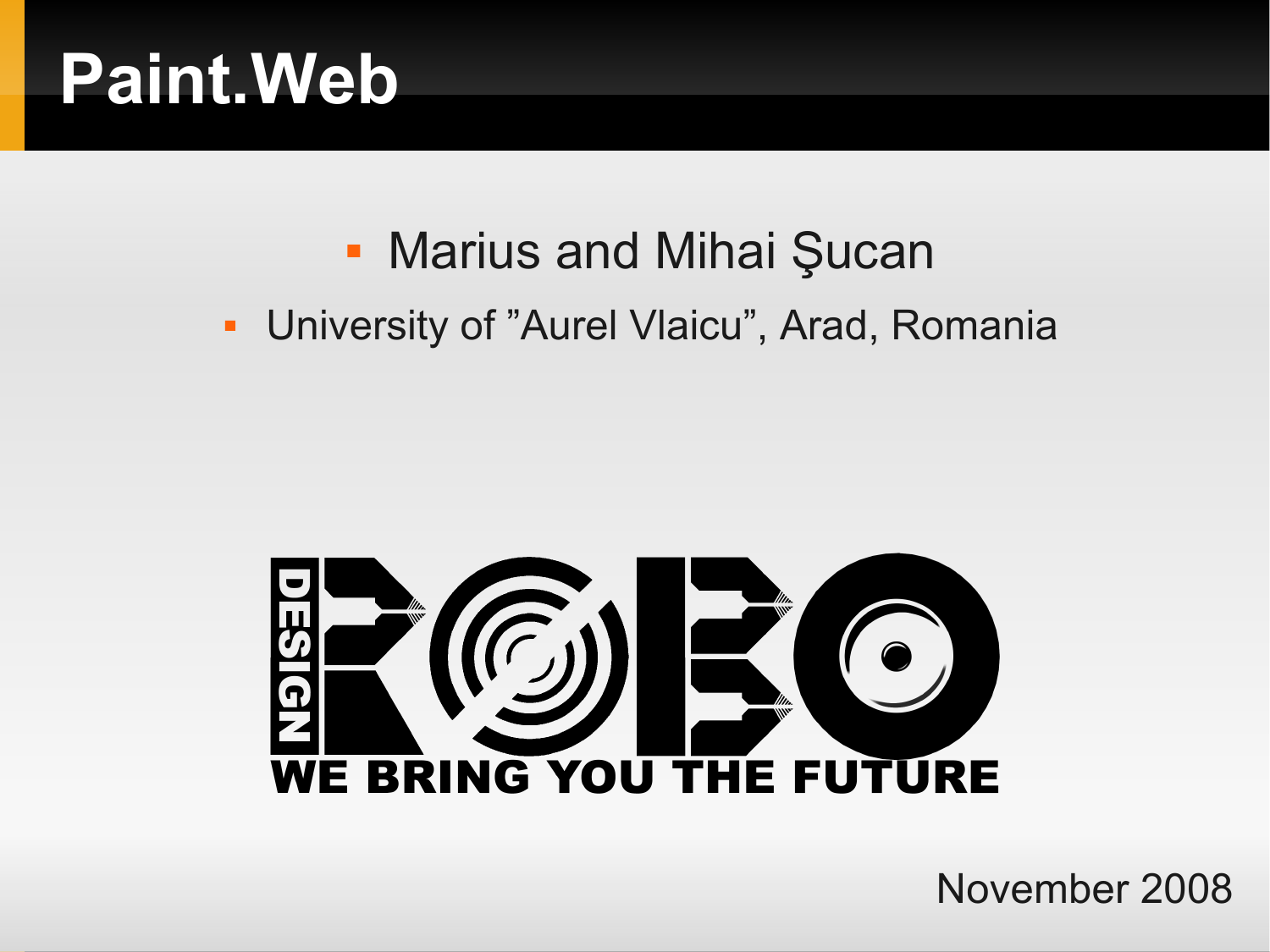#### **Paint.Web Presentation outline**

- **Introduction**
- **The interface**
- **Features**
- Usage
- **Structure**
- **HTML 5**
- JavaScript
- **The color editor**
- **Compatibility**
- What can be better
- **Plans**
- Canvas in the future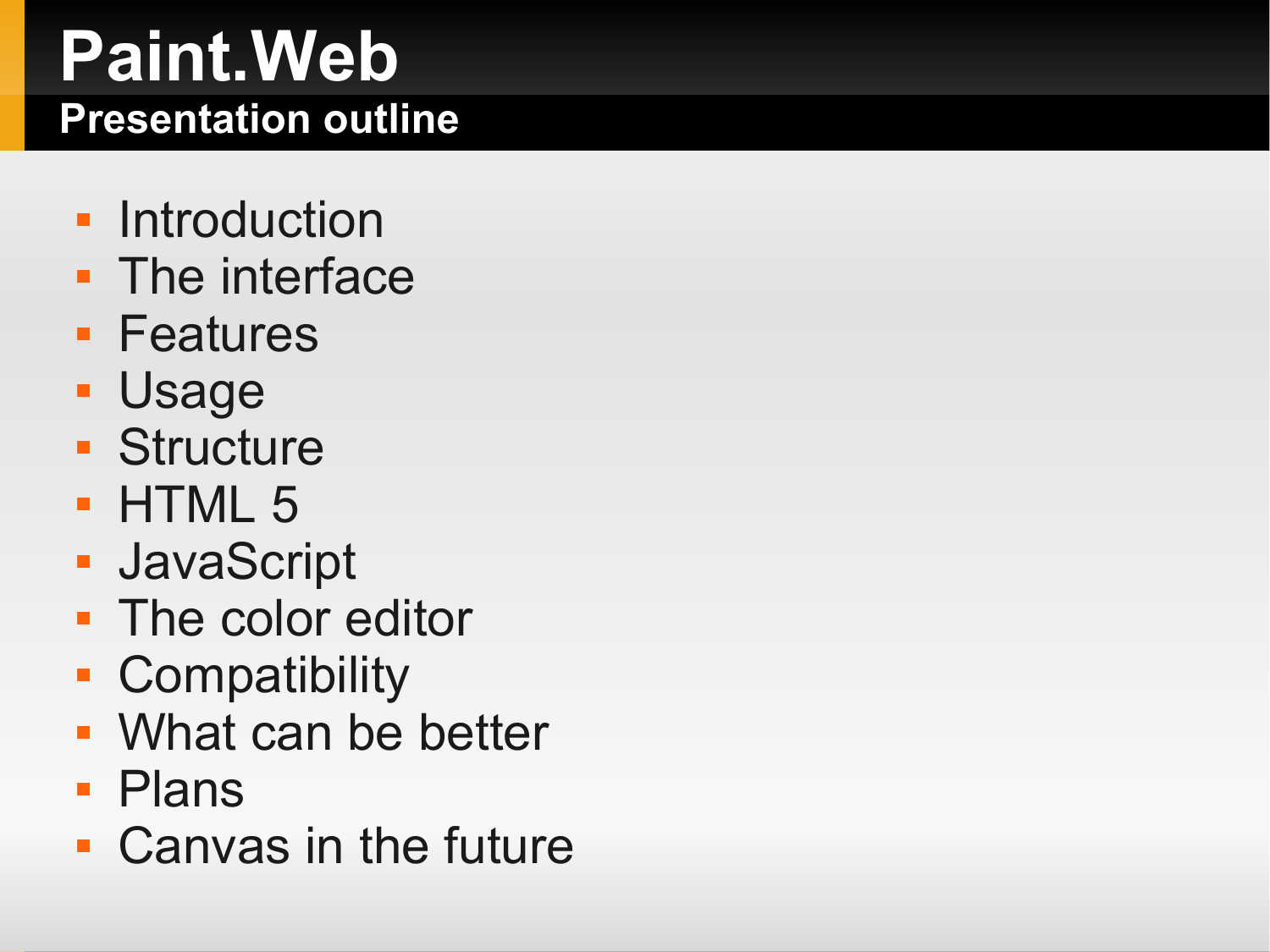# **Paint.Web – Introduction**

- **Online Web application for painting. Open**source project, GPL v3, hosted at [http://code.google.com/p/paintweb.](http://code.google.com/p/paintweb)
- This is a technical demonstration of **<canvas>** from HTML5, together with Web Forms 2.
- If makes use of the 2D canvas context. This API allows you to quickly paint on a bitmap 2D surface using basic functions.
- Canvas was first implemented in Safari by Apple.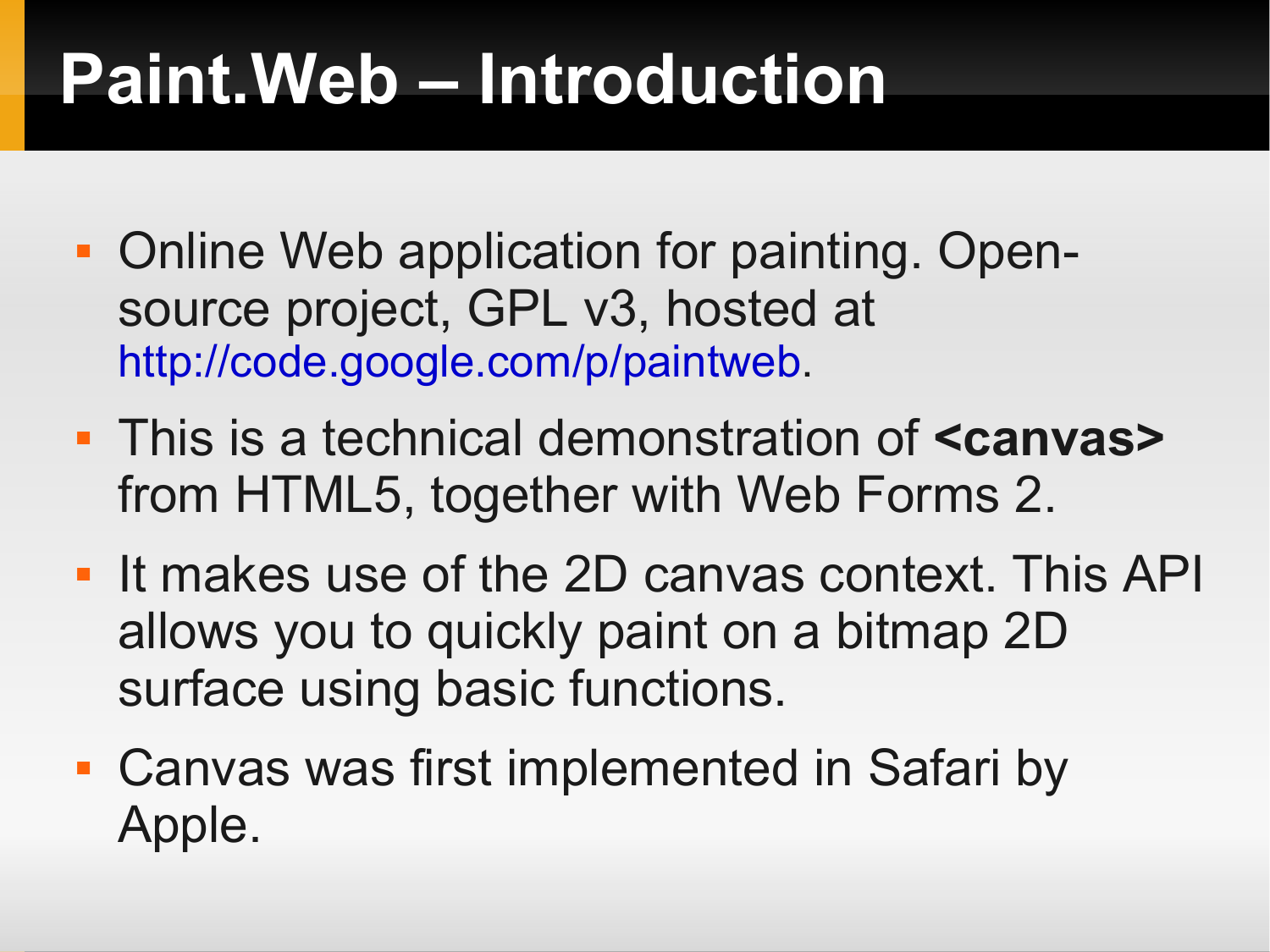### **Paint.Web – The interface**

| <b>Tools</b>                           | <b>Paint Web</b>                                                                                                                                                                          | <b>Properties</b>                                                                                                                                                            |
|----------------------------------------|-------------------------------------------------------------------------------------------------------------------------------------------------------------------------------------------|------------------------------------------------------------------------------------------------------------------------------------------------------------------------------|
| ₩<br>⊕<br><b>Fill</b><br><b>Stroke</b> | X<br>$\left( 2\right)$<br>Hello world!<br>Click and drag to draw a rectangle.<br>$Q_{100}$                                                                                                | $[-]$ Line<br><b>Stroke width</b><br>$\overline{2}$<br><b>Miter limit</b><br>10<br><b>Shape type</b><br>Line cap<br>ш<br>Line join<br>Selection<br><b>Text</b><br>[+] Shadow |
| Mixer )                                | <b>Stroke color</b><br>Active<br><b>Old</b><br><b>HEX</b><br><b>O</b> Lightness<br>91<br>#eee7b7<br>$a^*$<br>$-3$<br><b>Alpha</b><br>$b*$<br>24<br>100<br>HSV Lab CMYK<br>Palettes<br>RGB | Close<br>Cancel<br>Save color                                                                                                                                                |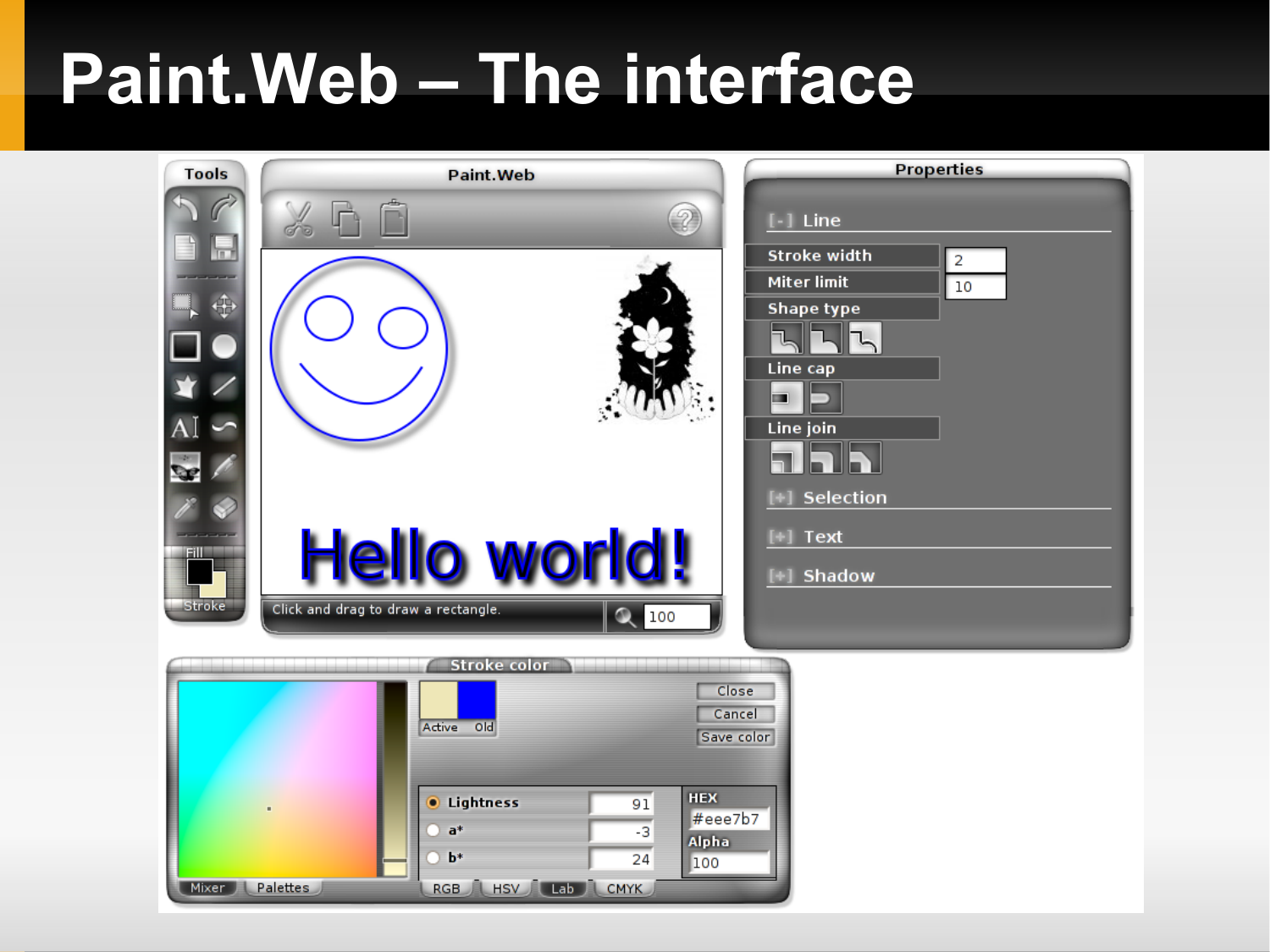## **Paint.Web – Features**

#### **Drawing:**

- selection, rectangle, ellipse, line, Bézier curve, polygon, crayon, text, images, and an eraser.
- **Options:** 
	- save images as PNG, history (undo/redo), canvas resize, color picker, zoom.

#### **Properties:**

E fill color, stroke color, stroke width, line joins and caps, filled shapes and stroke-only shapes, shadows (offset, blur and color), font name, font size, text alignment, and text styling (bold and italic).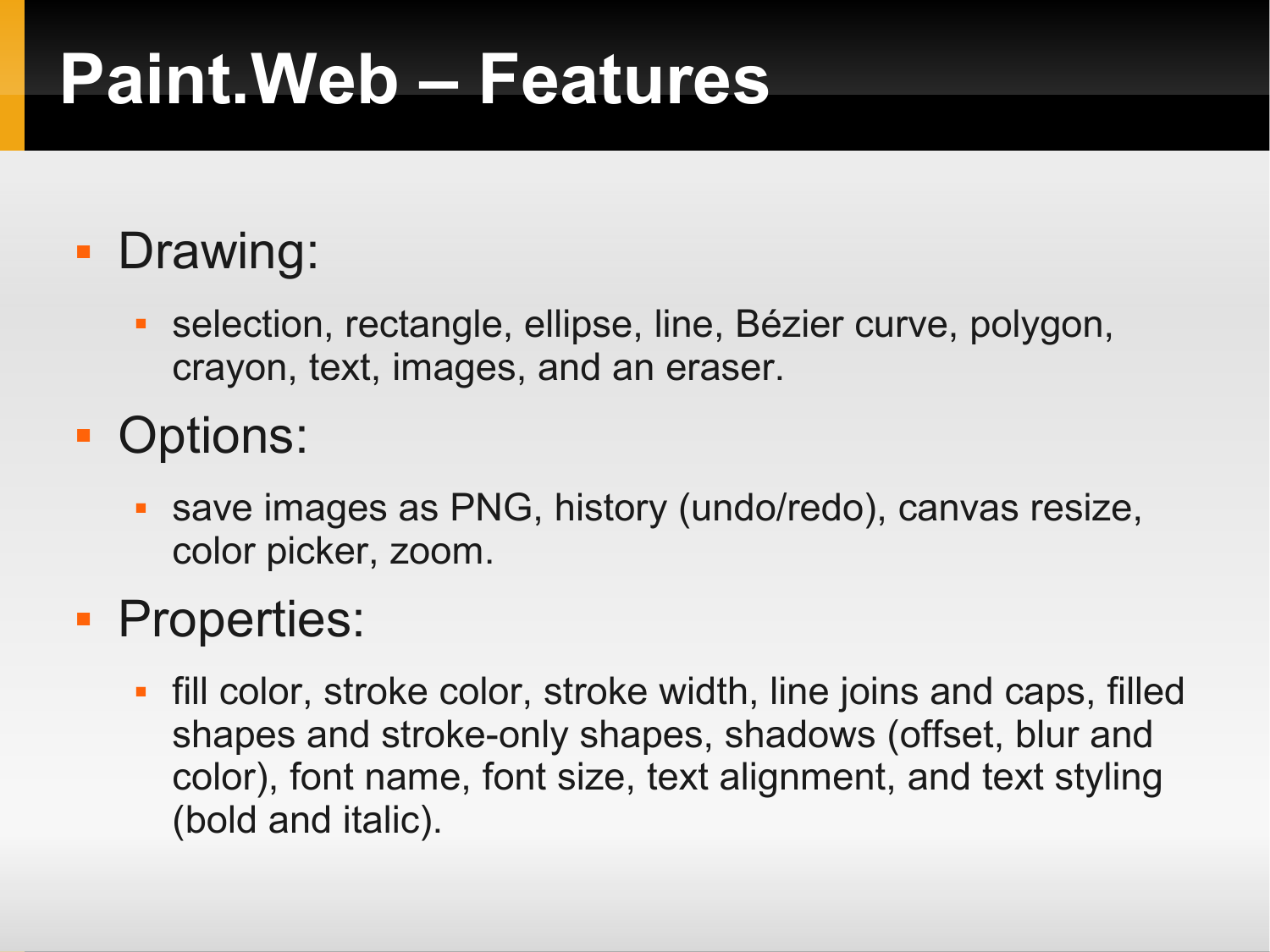# **Paint.Web – Usage**

- **Intuitive interface displaying contextual** information.
- **Keyboard shortcuts for each tool and button.**
- **During drawing some tools allow the use of** keyboard modifiers, such as Shift.
	- **For example, rectangles become squares, ellipses** become circles, etc.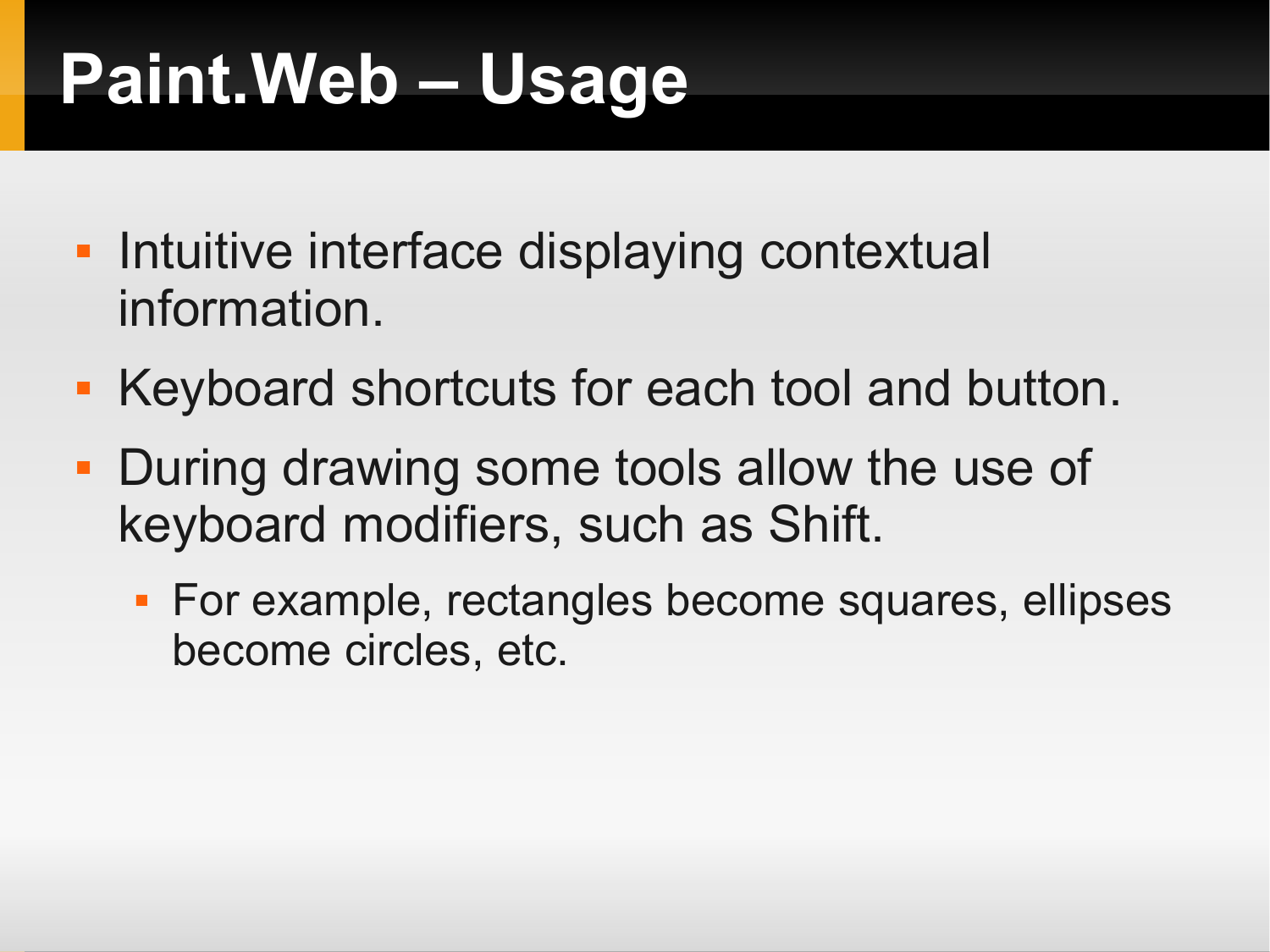### **Paint.Web – Structure**

- **HTML for the interface.**
- CSS for layout/design + PNG images.
- JavaScript for interactivity.
- Strict delimitation: in JS code you won't fine CSS/HTML, nor will you find CSS/JS in HTML.
- Absolutely no server-side code (PHP, Perl, Python, etc.). You can run Paint.Web without a Web server.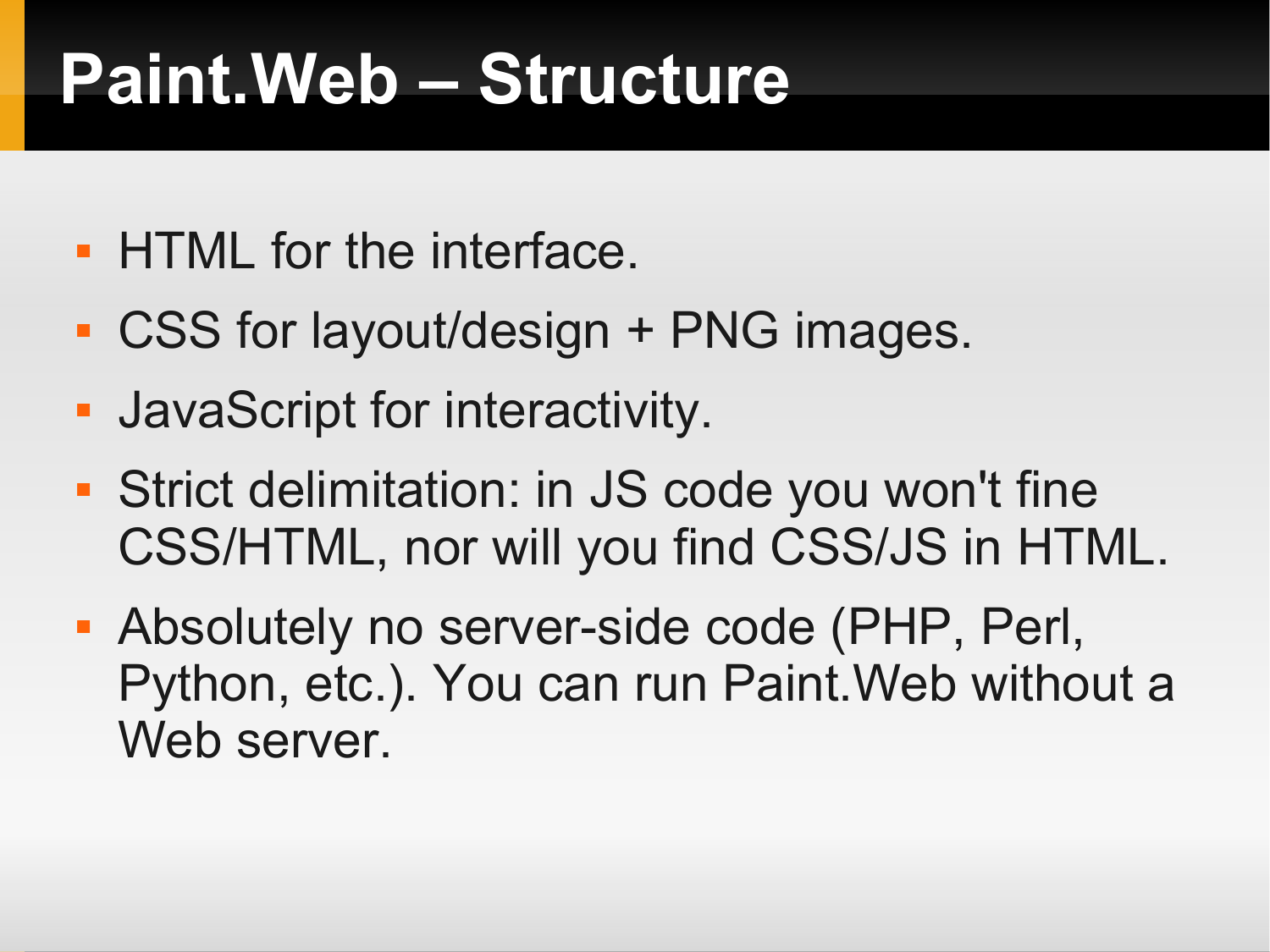#### **Paint.Web – HTML 5 index.html**

#### <!DOCTYPE html>

- The DOCTYPE relevance is given by the CSS strict rendering mode activation.
- **New attributes:** 
	- <meta charset="utf-8">
	- Web Forms 2:
		- Input type=number/range min=0 max=100 step=0.1
		- **...** and others
- **Invalid code according to validator.w3.org.** 
	- **Try [www.validator.nu](http://www.validator.nu/)**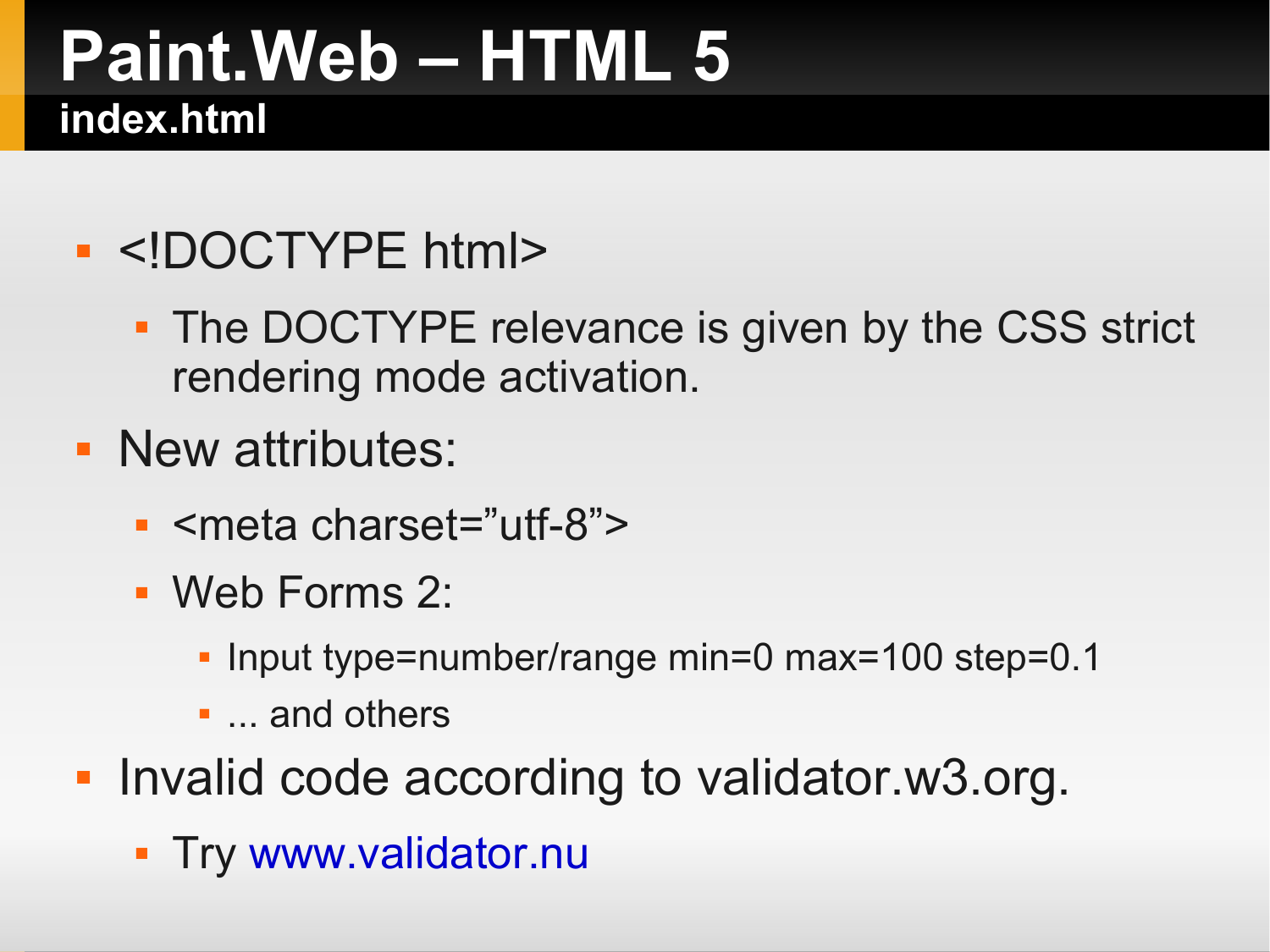### **Paint.Web – JavaScript index.js**

- **Everything is stored in a single JS object which** is executed when loading the main document.
	- No added DOM global properties/methods.
	- **Easy to integrate into other projects, without any** conflicting function or variable names.
- 6300 lines of code with comments for each function explaining the choices I made and how it all works.
- **Easy to translate: all the messages are grouped into** only two JS objects.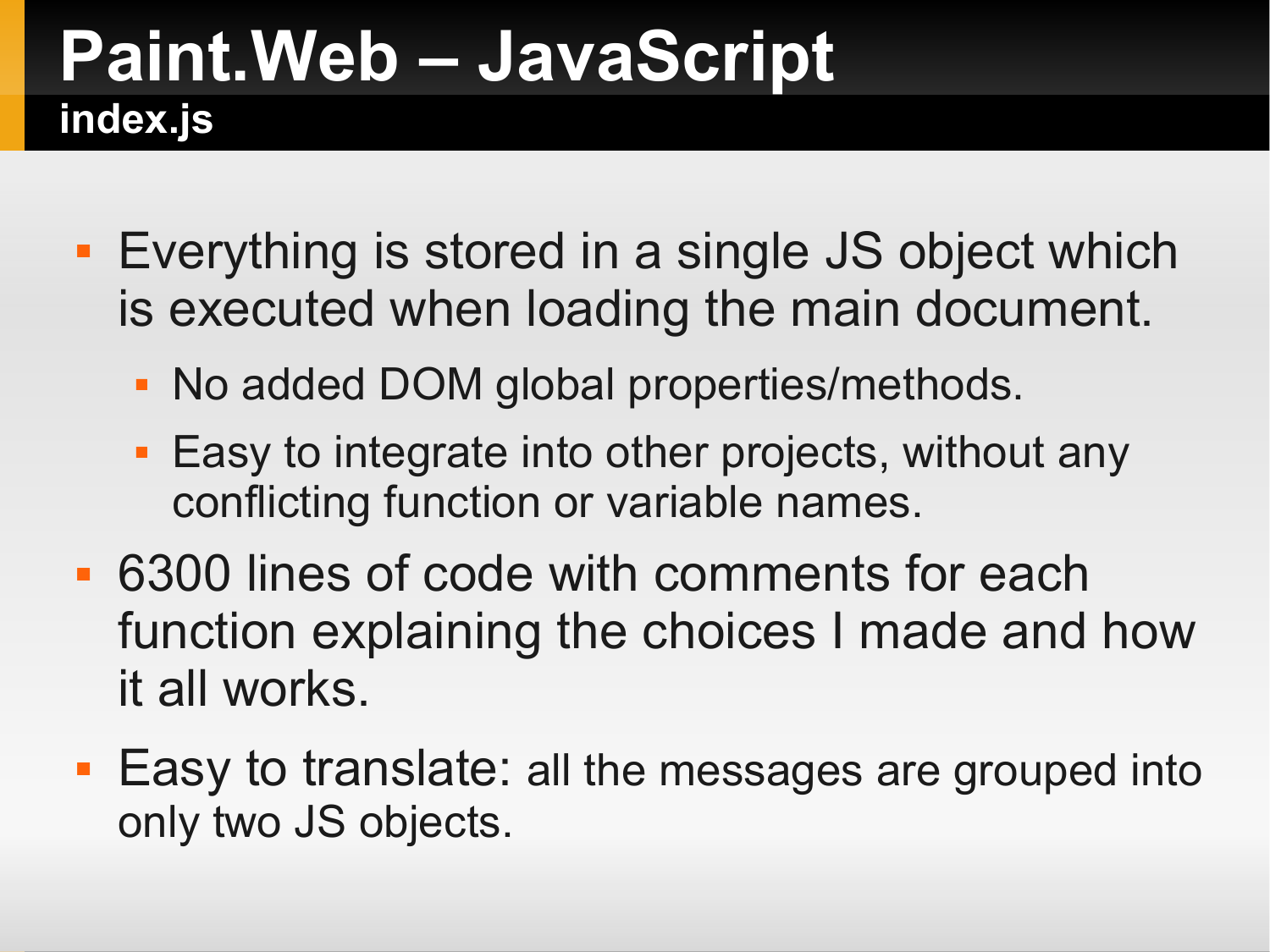#### **Paint.Web – JavaScript: Structure Overview**

- We will use "app" to name the main JS object of the Web application.
- **app = function () { ... elems, inputs,** img, img temp, messages, status texts, init, init tools, init keys, tool activate,  **ev\_canvas, ev\_keypress, tools, kshortcuts, ... };**

**window.onload = app;**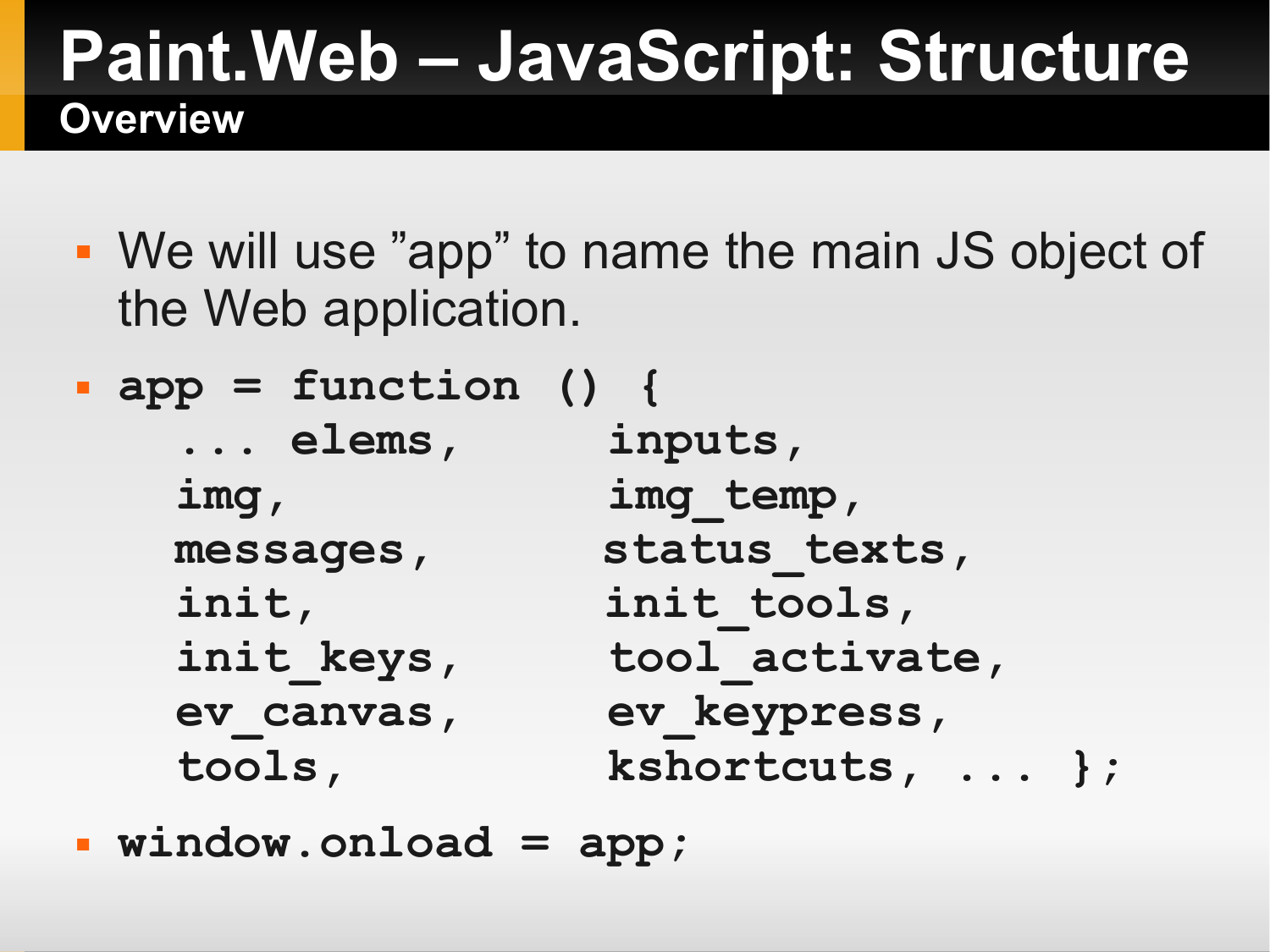- All the references to important DOM nodes are stored in **app.elems** and in **app.inputs**.
- **The 2D context references are stored in app.img** and in **app.img\_temp**.
	- During the use of any tool, the temporary drawing is executed in the temporary buffer (**img\_temp**).
	- At the end, the tool code calls **app.img\_update()**. This method copies the image from **.img\_temp** to **.img**, and adds a new history step by calling **app.history\_add()**.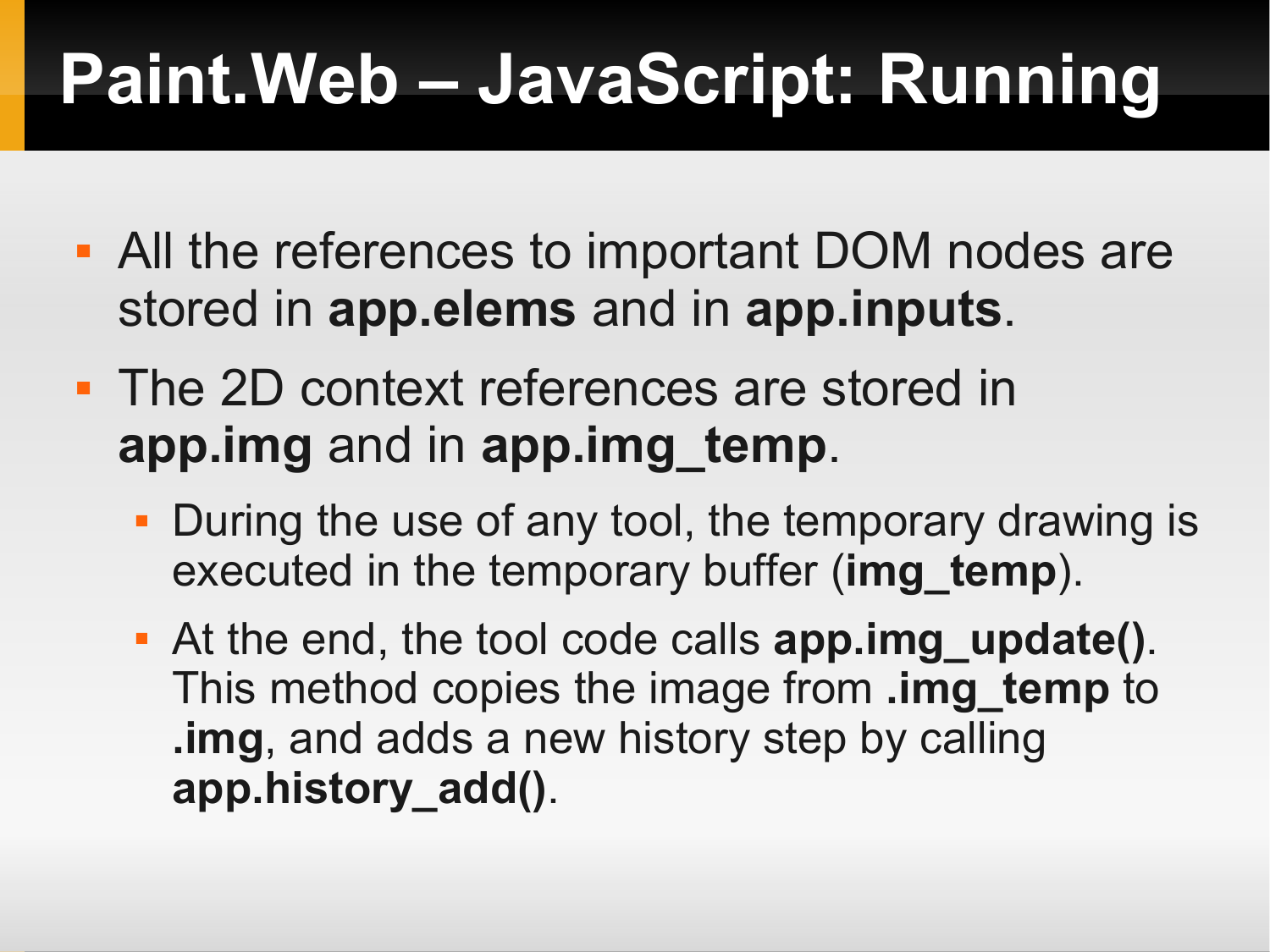- All the messages used in the application are stored in **app.messages** and in **.status\_texts**.
	- Messages can be associated to DOM nodes by adding their ID to **.status** texts.
- **app.kshortcuts** stores the global keyboard shortcuts with their associated actions.
	- Each shortcut can activate a tool and/or call a function.
- **app.tools** stores the code of each drawing tool.
	- **Each tool can have code associated for initialization** and for each mouse/keyboard event.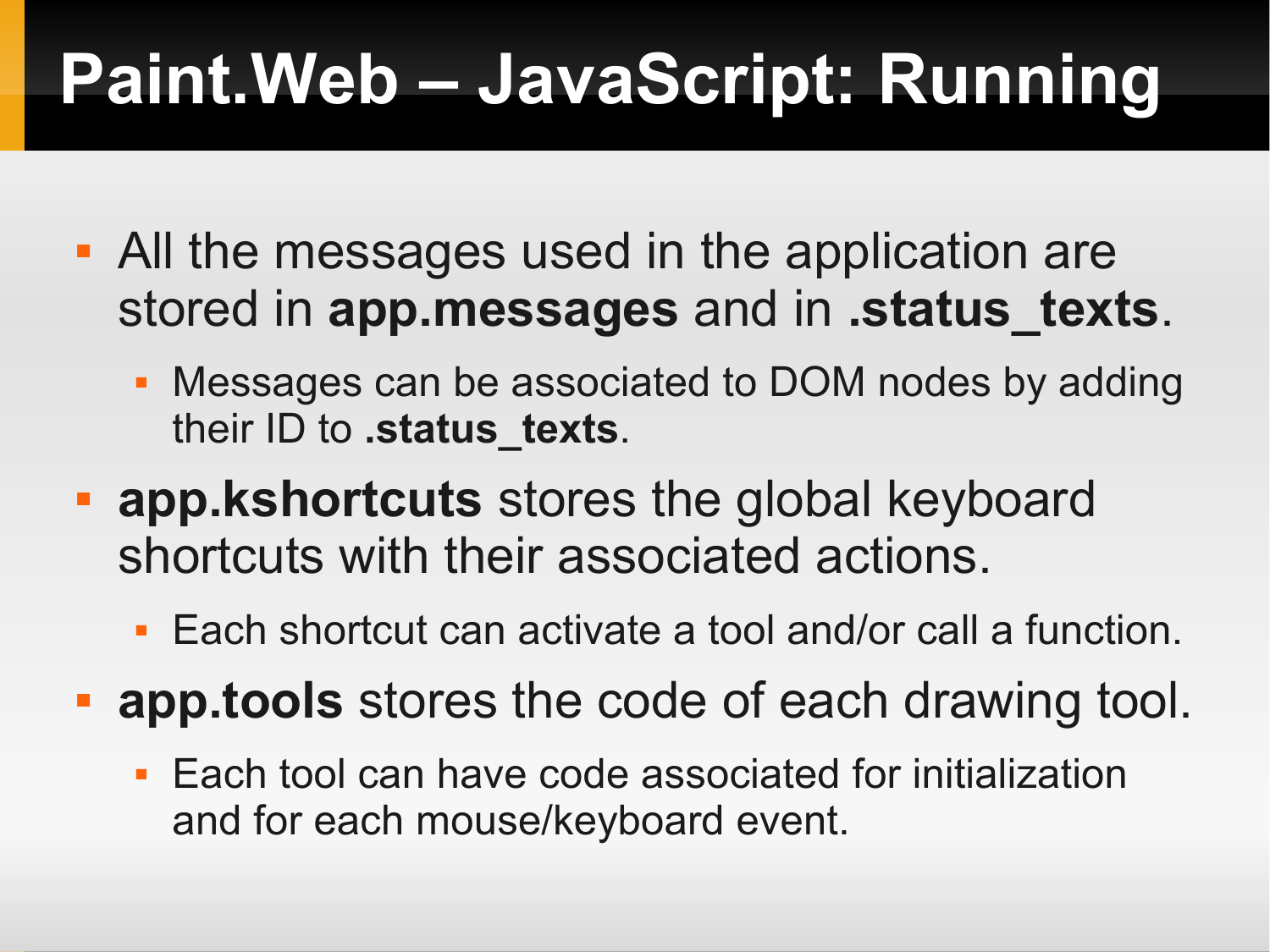- The **app.init()** method prepares the canvas contexts and adds the majority of event listeners in the application.
	- It also executes other initialization methods: init tools(), init properties(), coloreditor.init() and **init\_keys()**.
- **app.init tools()** does the following:
	- It adds the event listeners for all the drawing tools.
	- **It activates the default tool (app.tool\_default).**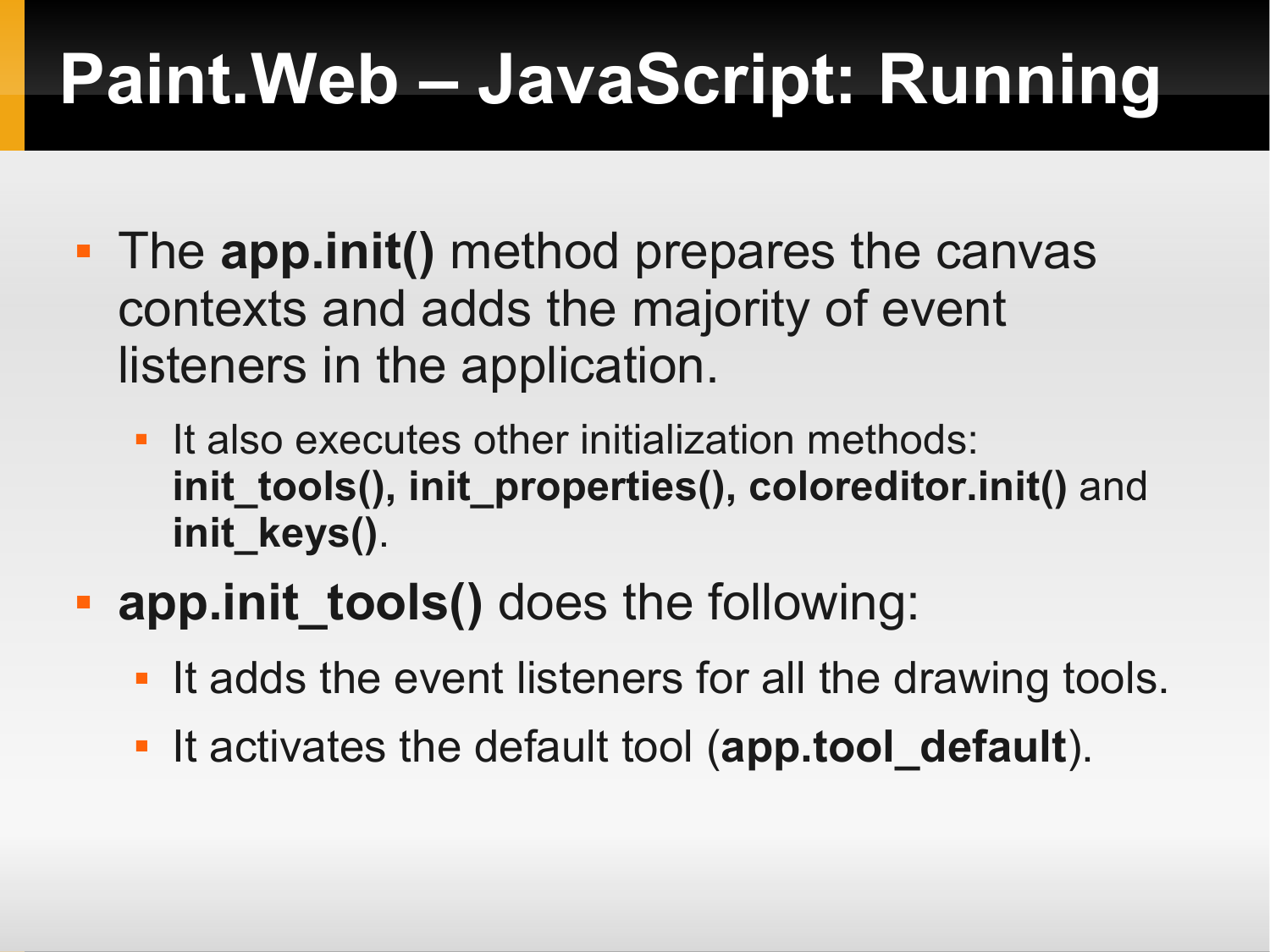- **The app.init keys()** method adds each keyboard shortcut to the title of all the associated buttons.
	- This is done to inform the user on the available keyboard shortcuts.
	- For example: **Undo [ ctrl-z ]**
- **The app.ev keypress()** method is the event handler for keypress.
	- **IF It looks into app.kshortcuts** for the keyboard shortcut. Any shortcut can have a function/tool associated, which is automatically activated.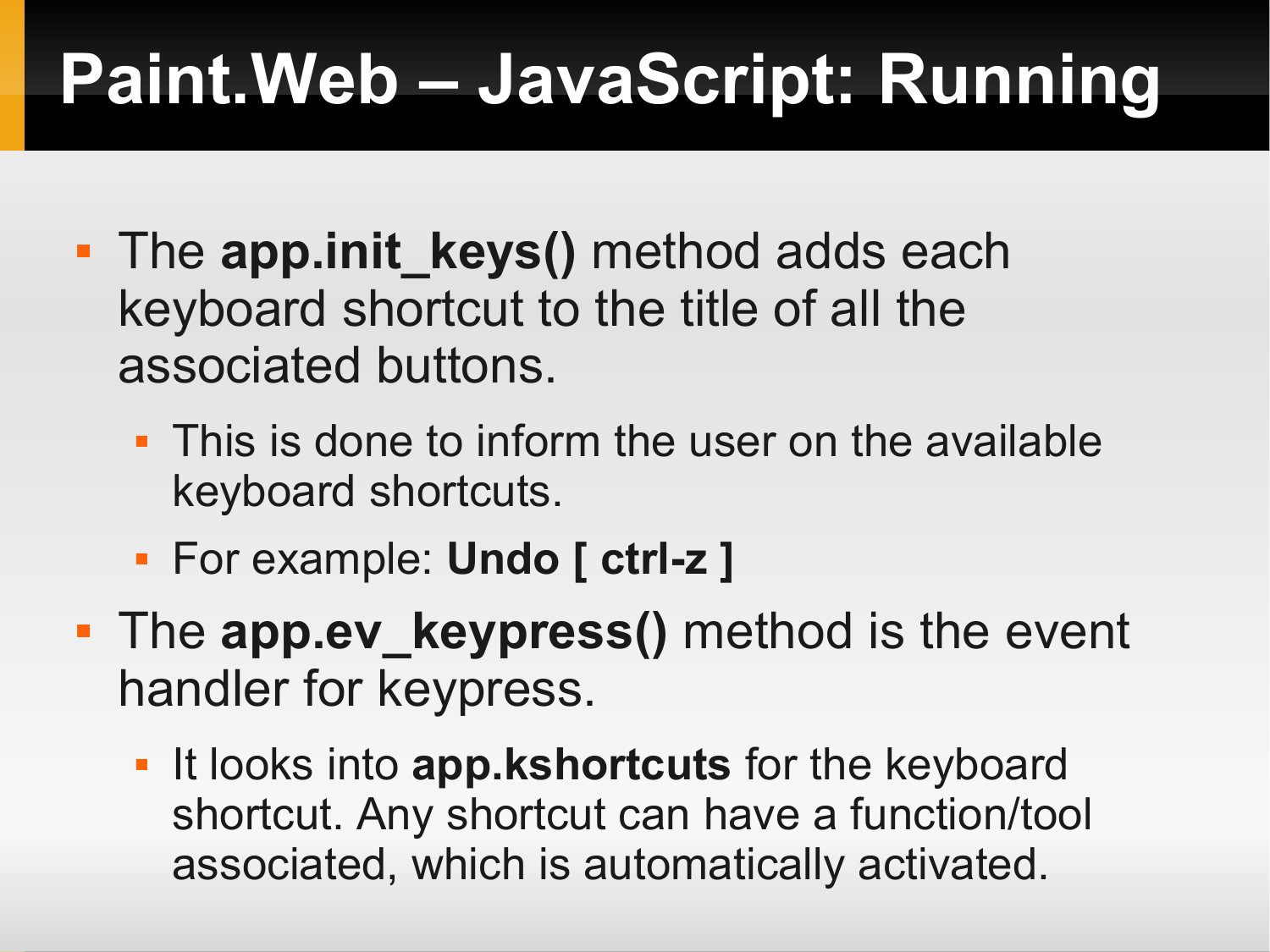- The **app.ev canvas()** method is the event handler for all canvas-related events (mostly mouse events).
	- **The function checks if the active tool has an** associated event handler for the current **event.type**. If yes, it is executed.
	- The function determines the exact mouse position in relation to the canvas, irrespective of zoom and scroll. The coordinates are given to the tool-specific event handler (**ev.\_x** şi **ev.\_y**).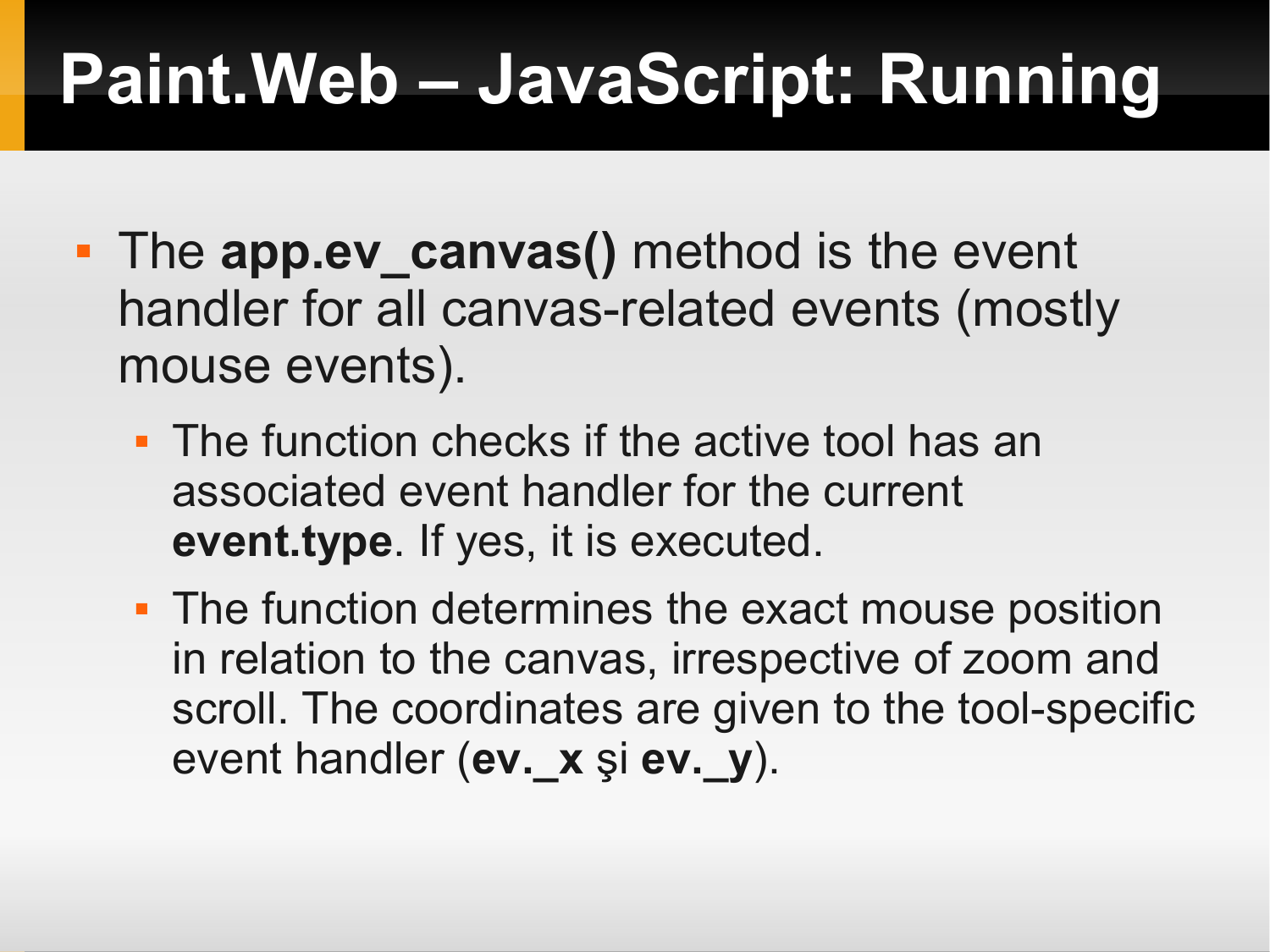- **The app.tool activate(id, ev)** is the method which allows tool activation.
	- If takes two arguments: the tool ID and an optional DOM event object.
	- The tool object construction code can cancel the activation.
		- For example the "Add image" tool cancels activation if the user cancels the URL prompt.
	- **app.tool** holds the object of the active tool.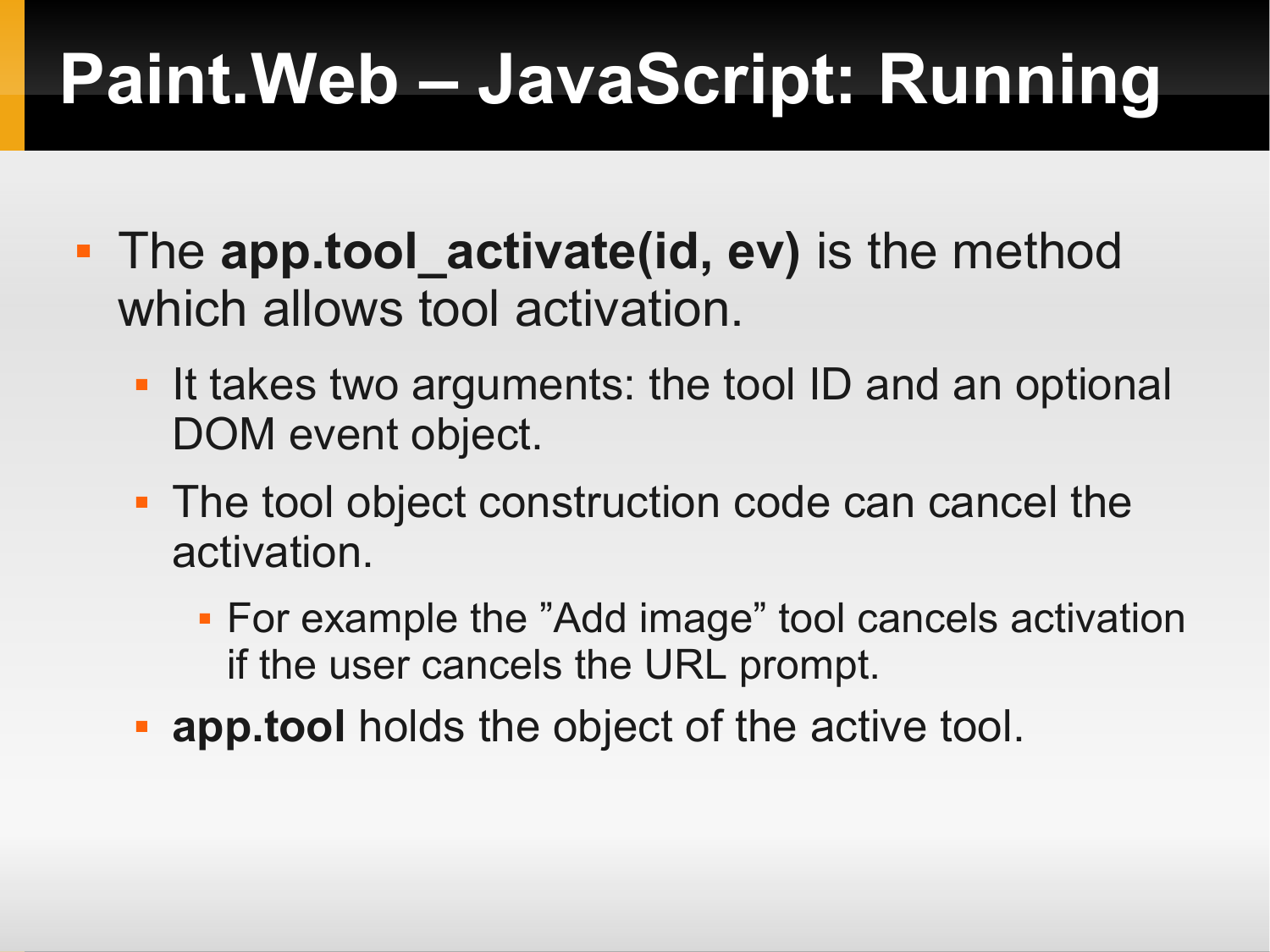#### **Paint.Web – JavaScript Minimal code sample from the rectangle tool**

 You can find the implementation of all tools in **app.tools.**

```
 app.tools = {
     'rect' : function () {
      var tool = this;
        _tool.mousedown = function (ev) {
        \text{tool.x0} = \text{ev. x}\text{tool.y0} = \text{ev. } y; _tool.start = true;
       };
       _tool.mouseup = function () {
         app.img_update();
         _tool.start = false;
       };
  .....................................
```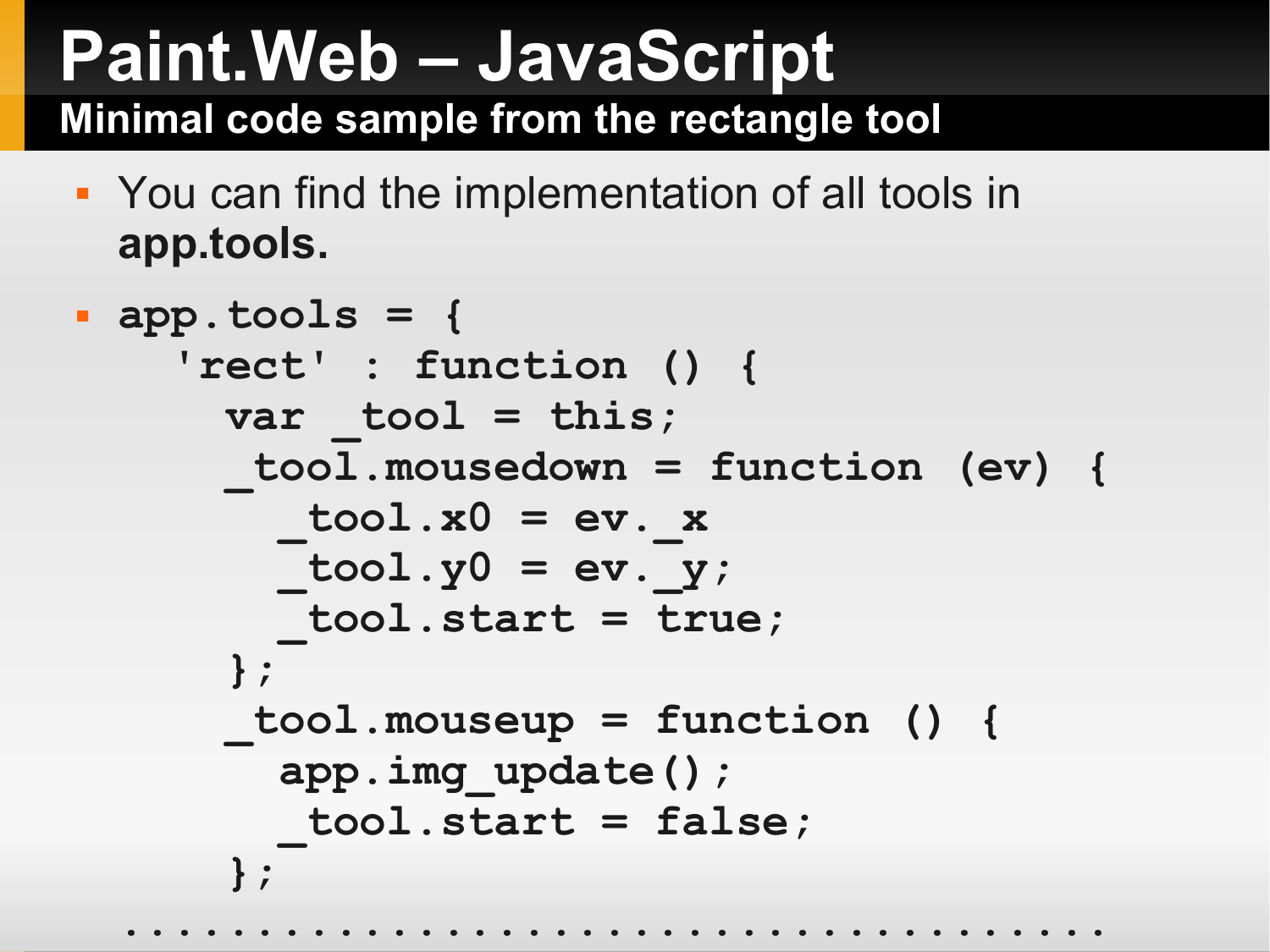#### **Paint.Web – JavaScript Minimal code sample from the rectangle tool**

```
 _tool.mousemove = function (ev) {
       if (! tool.start) return;
```

$$
var x = Math.min(ev. x, \t - tool.x),
$$
  
\n
$$
y = Math.min(ev. y, \t - tool.y),
$$
  
\n
$$
w = Math. abs(ev. x - tool.x),
$$
  
\n
$$
h = Math. abs(ev. y - tool.y);
$$

```
 app.img_temp.clearRect(0, 0,
                     app.imgW, app.imgH);
      app.img temp.fillRect(x, y, w, h);
     };
   } // app.tools.rect
}; // app.tools
```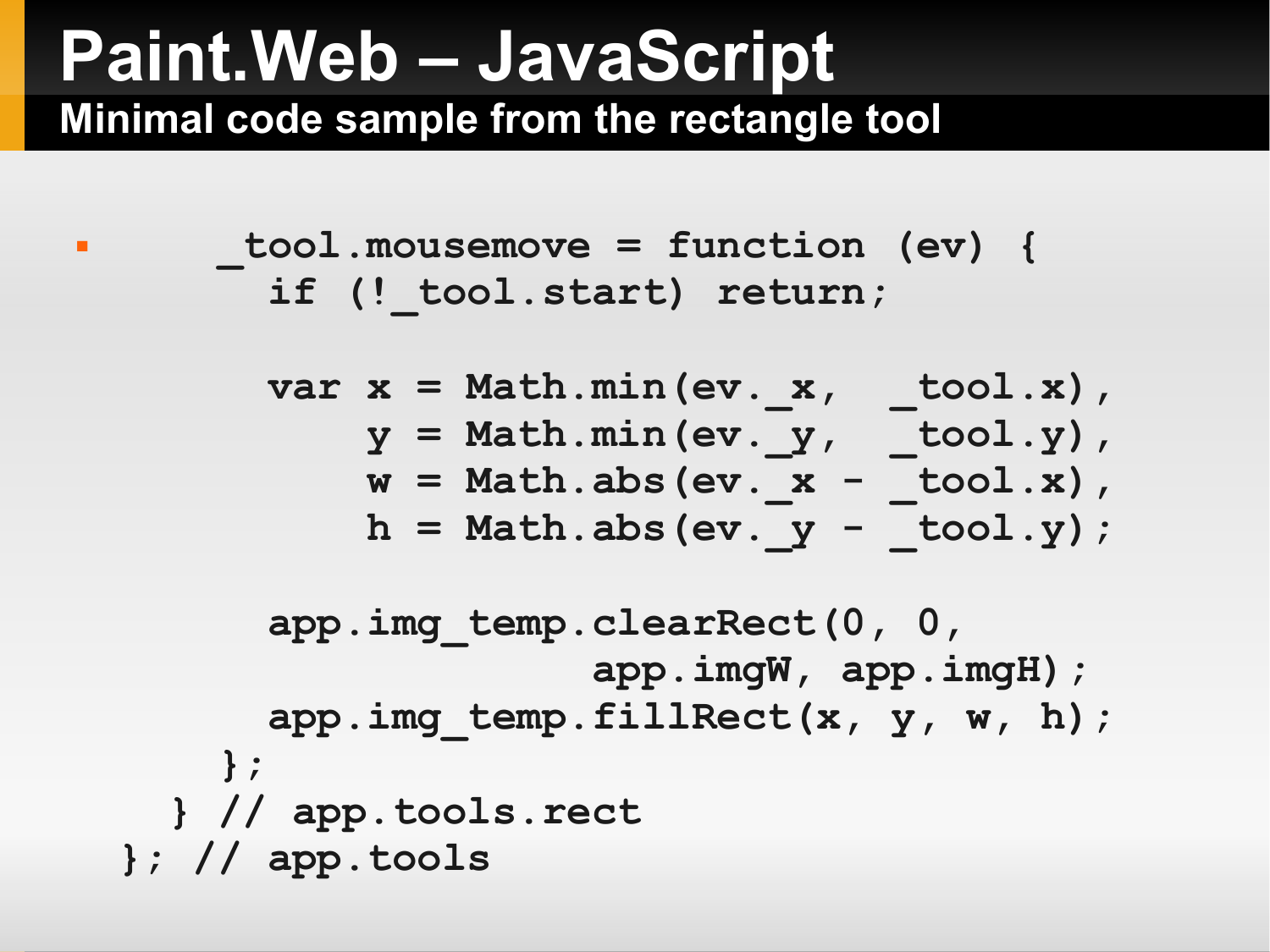## **Paint.Web – JavaScript**

- While implementing each tool we tried to ensure each user action has real-time visualization.
	- **For example, the Bézier curve tool shows the curve** starting from the first two points, without waiting for all the points, like other applications.
- **The selection tool uses the third canvas** element for storing the selected pixels.
	- Unlike other similar applications, Paint.Web allows the manipulation of pixels and the selection itself (resize and drag).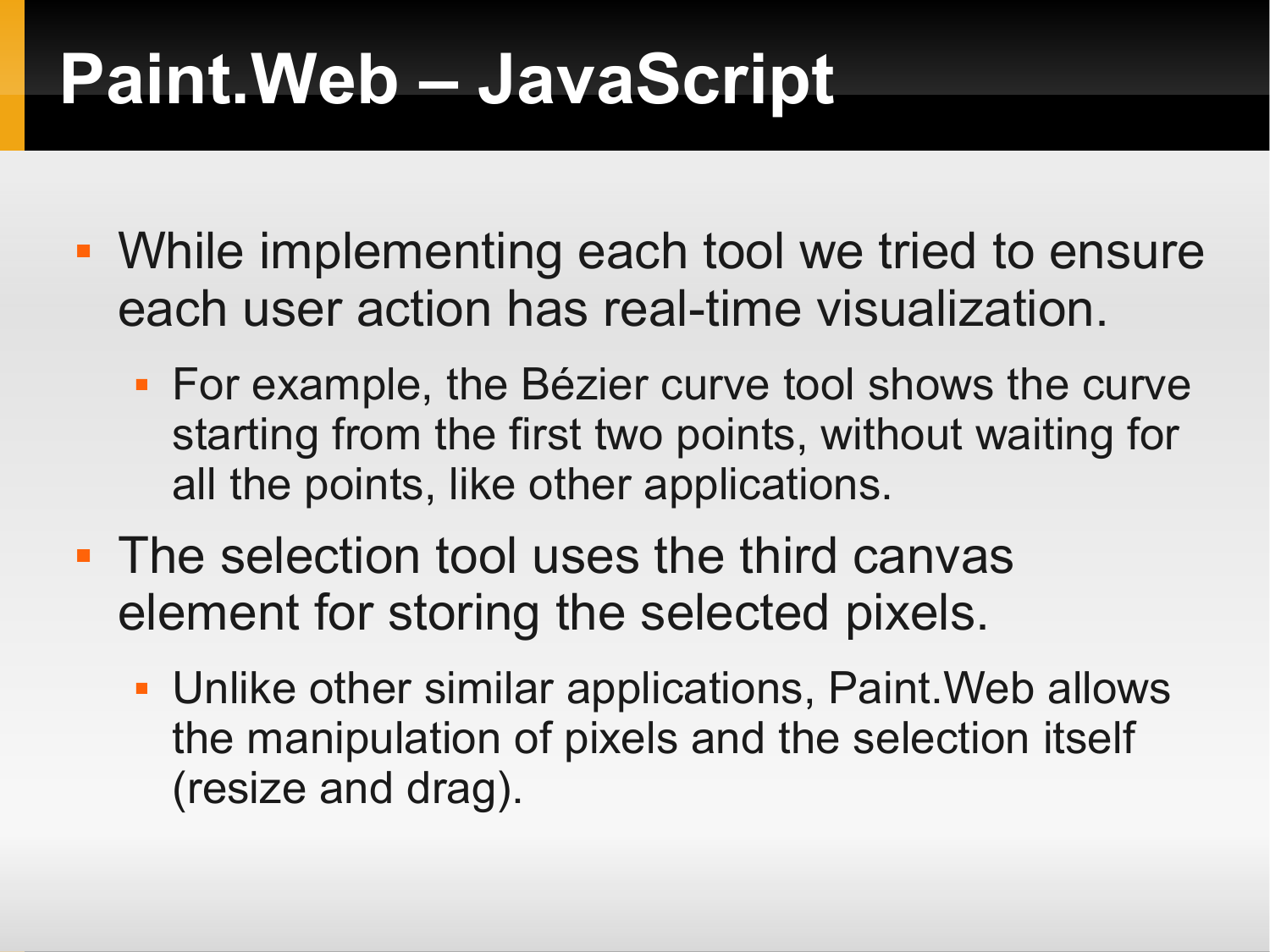## **Paint.Web – The color editor**

- **Exerything related to the color editor is stored in** the **app.coloreditor** object:
	- **Methods for converting colors between color** spaces: RGB, HSV, CIE Lab şi CMYK.
	- The **draw\_chart()** and **draw\_slider()** methods deal with the color space visualization All drawing is done in a separate canvas element.
	- **The predefined color palettes are imported from** Photoshop.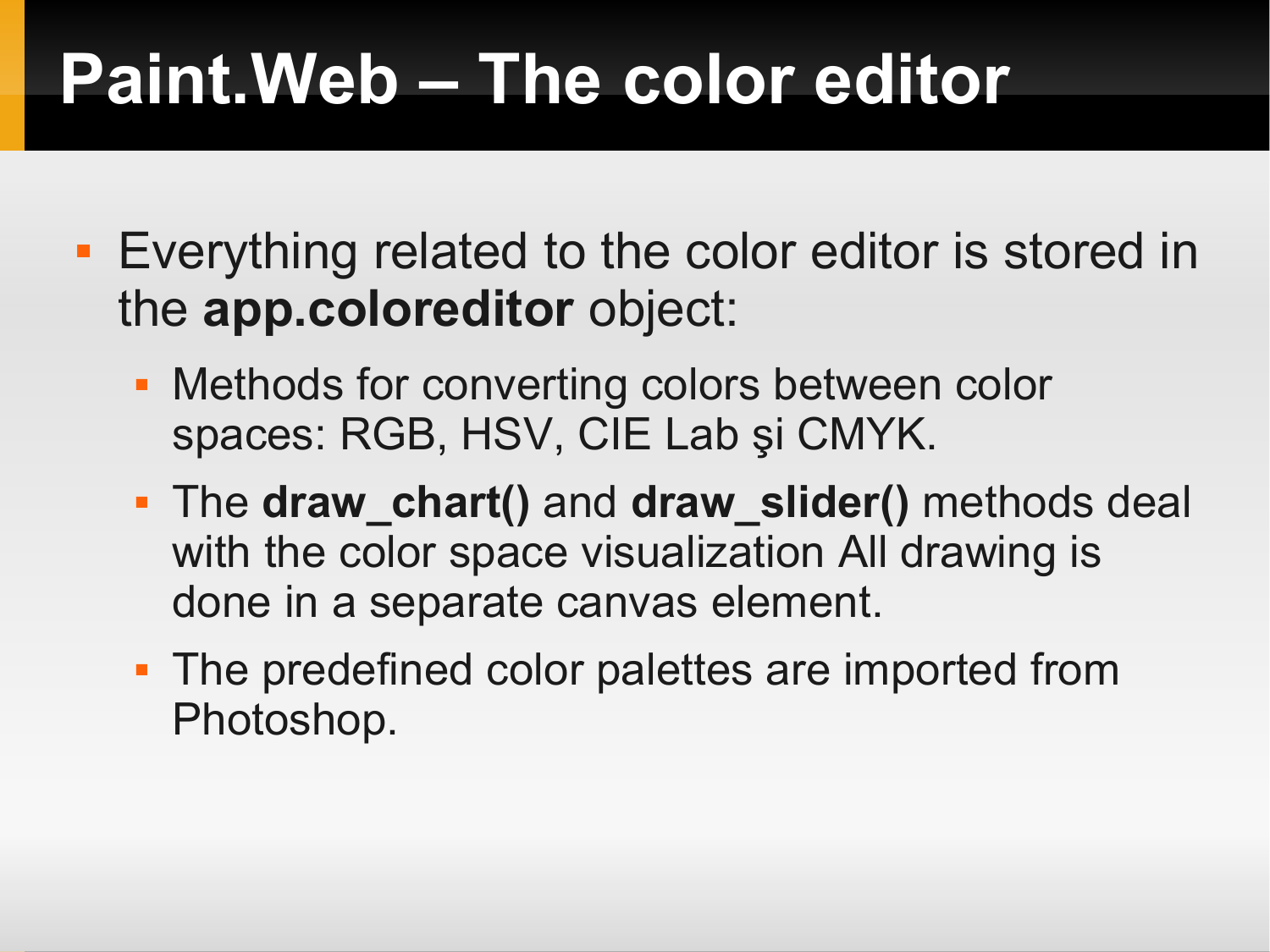#### **Paint.Web – Compatibility Opera 9.5 (Kestrel)**

- Due to some error, the mouse pointer does not update its shape soon enough, when using the selection tool.
- On Mac and Windows, the **drawImage()** method darkens transparencies.
- **The Canvas shadows and text-related APIs are** unimplemented.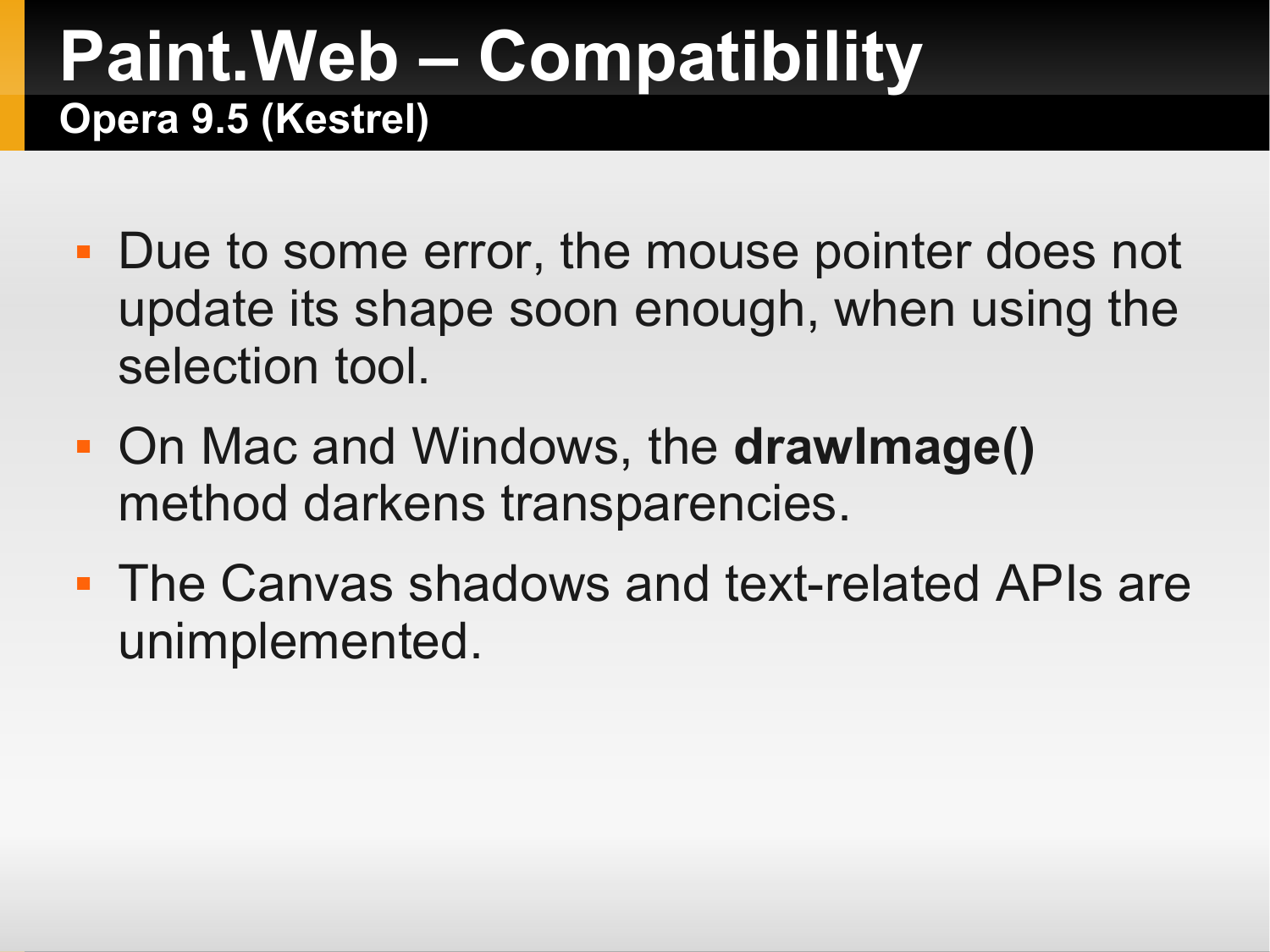#### **Paint.Web – Compatibility Opera 9.2 (Merlin)**

- Same problems like in Kestrel (Opera 9.5) and more.
- No implementation for **get/putImageData**, thus Undo/Redo don't work. The CIE Lab color space visualization doesn't work either.
- No implementation for **globalCompositeOperation 'lighter'**. The RGB color space visualization doesn't work.
- **Some CSS 3 Selectors are unsupported,** breaking the rendering of the color editor.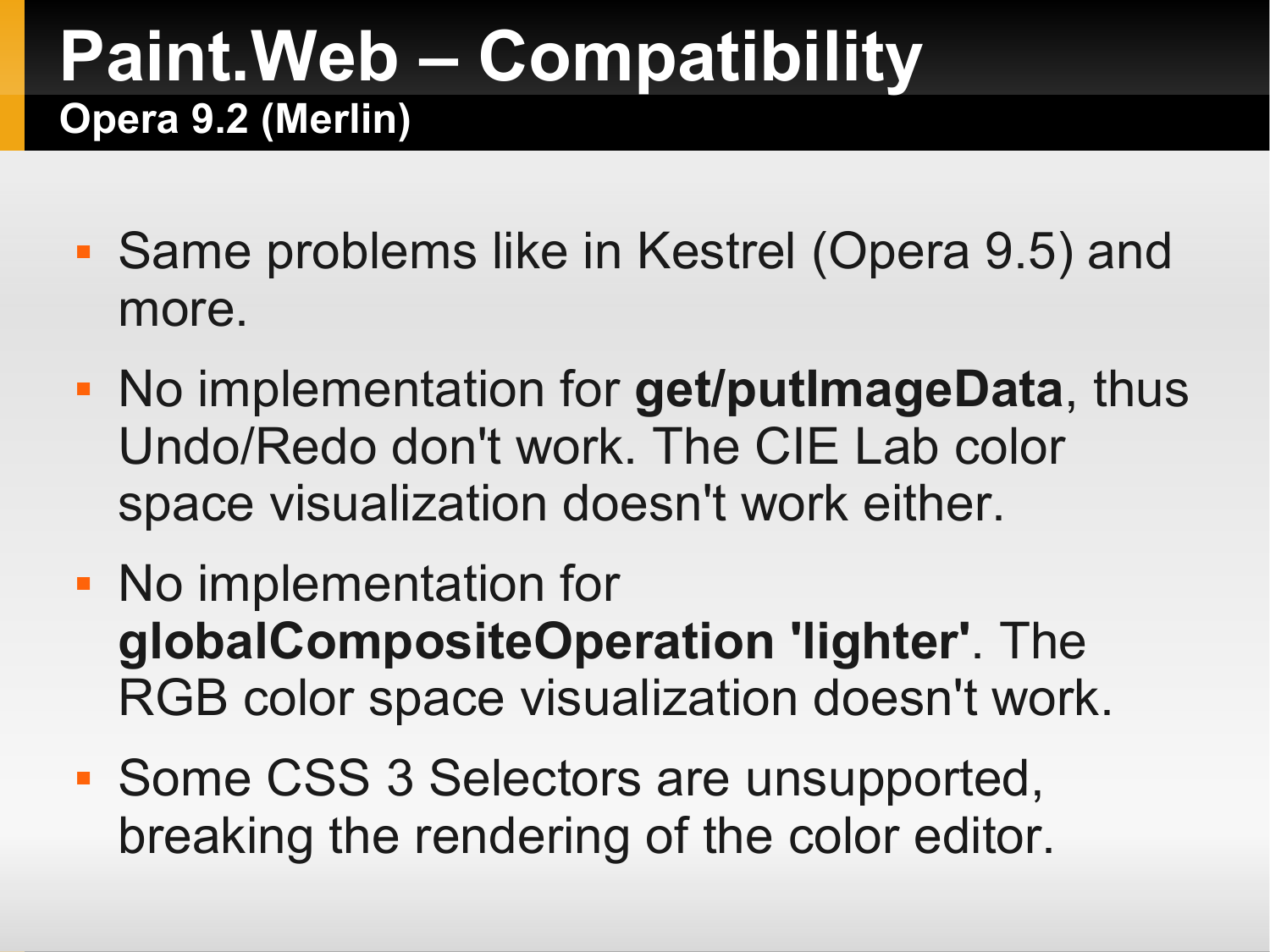#### **Paint.Web – Compatibility Safari 3+**

- Safari 3 is similar to Opera 9.2, having no support for **get/putImageData**, shadows, nor text drawing.
- **Latest SVN trunk builds of Webkit implement** text and **get/putImageData**.
- Webkit seems to be the fastest renderer.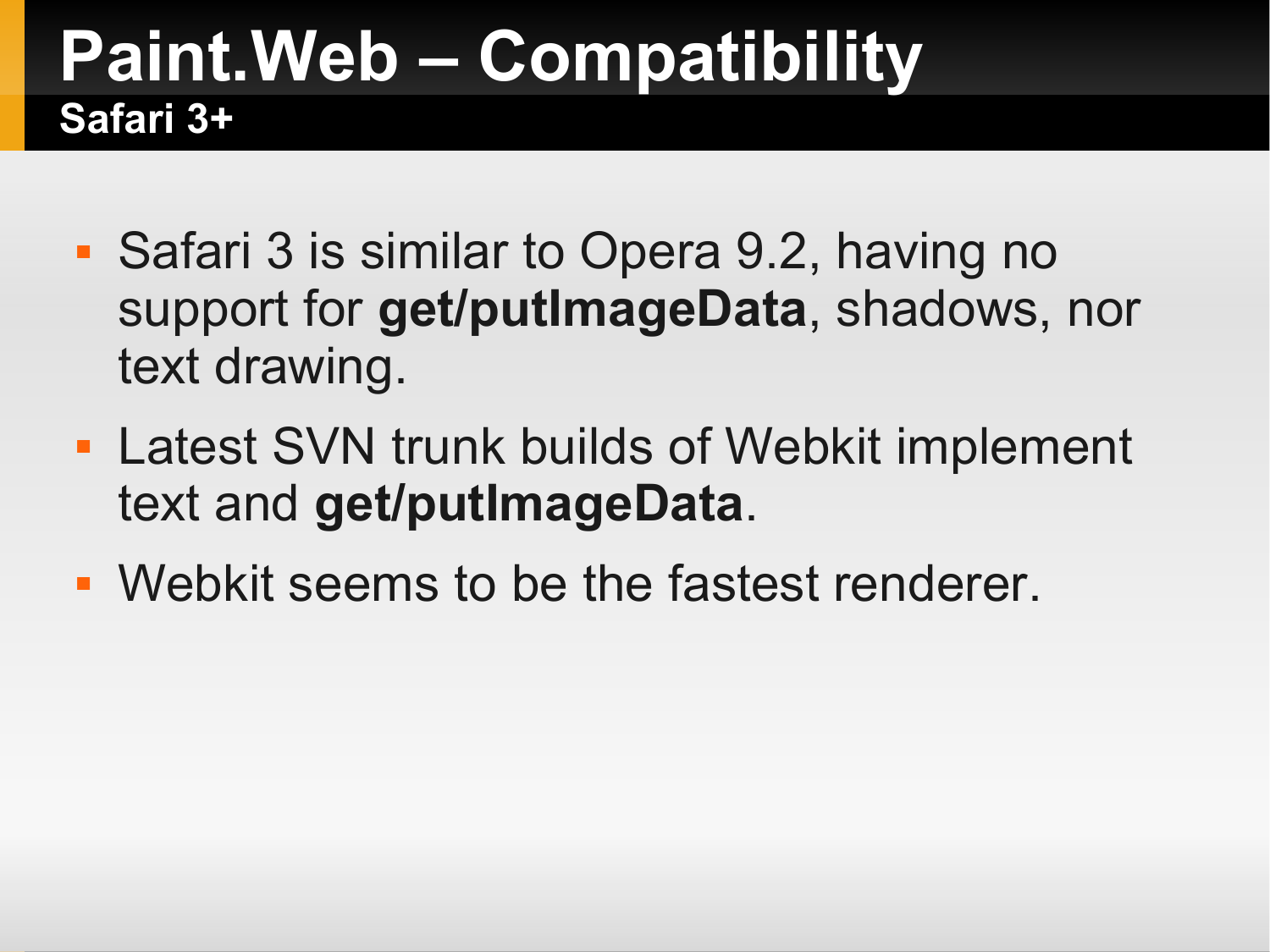#### **Paint.Web – Compatibility Firefox**

- Version 2:
	- **Slow renderer and extremely slow rendering when it** comes to **get/putImageData**.
	- The Eraser tool doesn't work.
	- No support for drawing text and shadows.
- Version 3 is much faster, being similar to Opera 9.5.
	- No support for drawing text and shadows, either.
- Version 3.1 (beta) the text and shadows API.
	- **This is the only Web browser which has complete** support for Paint.Web.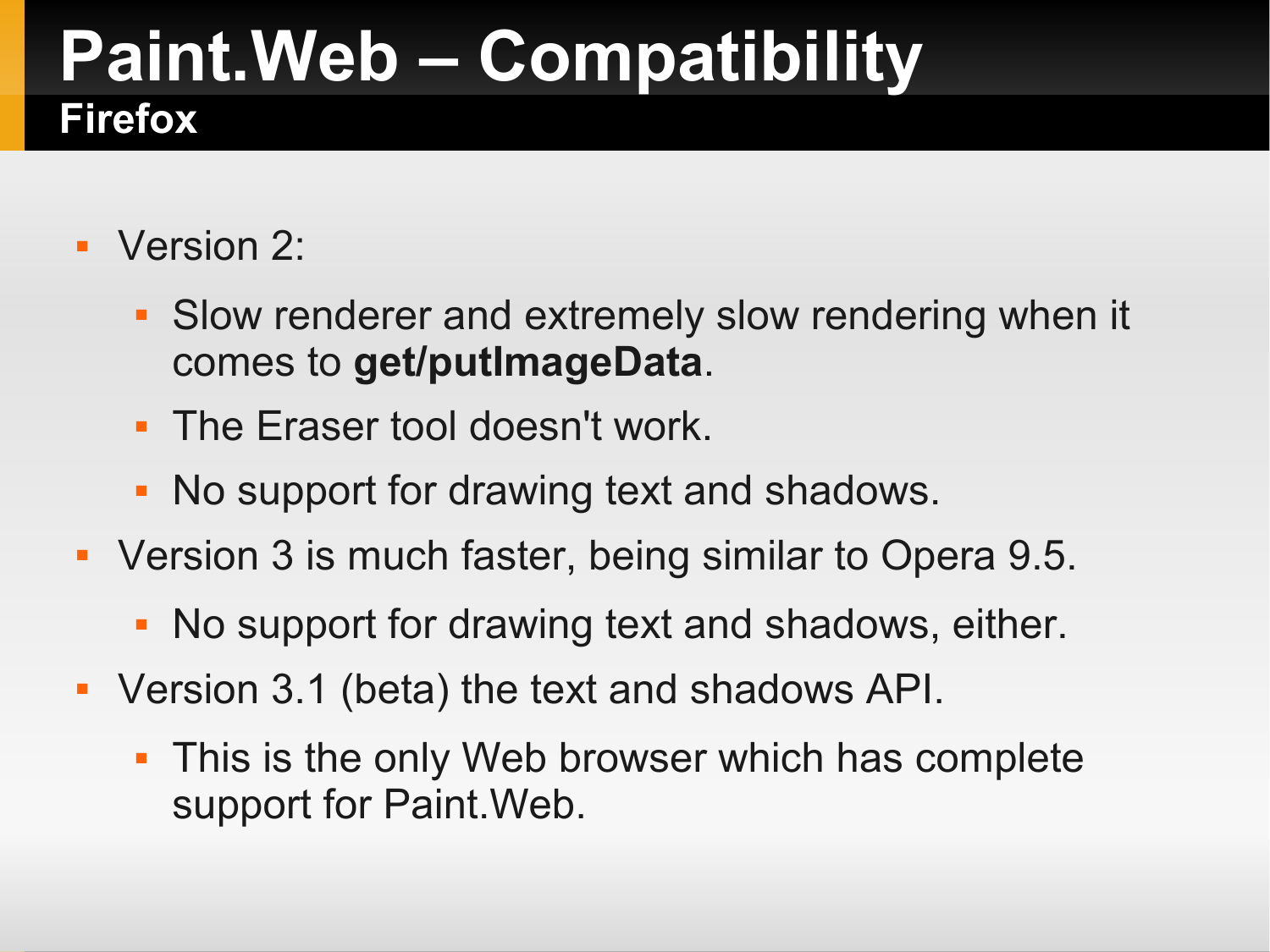#### **Paint.Web – Compatibility Other Web browsers**

#### Konqueror 4+

- E I was surprised to see that the KDE developers made their own **<canvas>** implementation.
- It implements all the Canvas 2D context API, except text rendering.
- At the moment, the entire browser is a bit unstable, but the problems are quickly solved.
- **Microsoft Internet Explorer** 
	- It has no support for canvas.
	- There are some efforts organized by other groups to implement canvas in IE.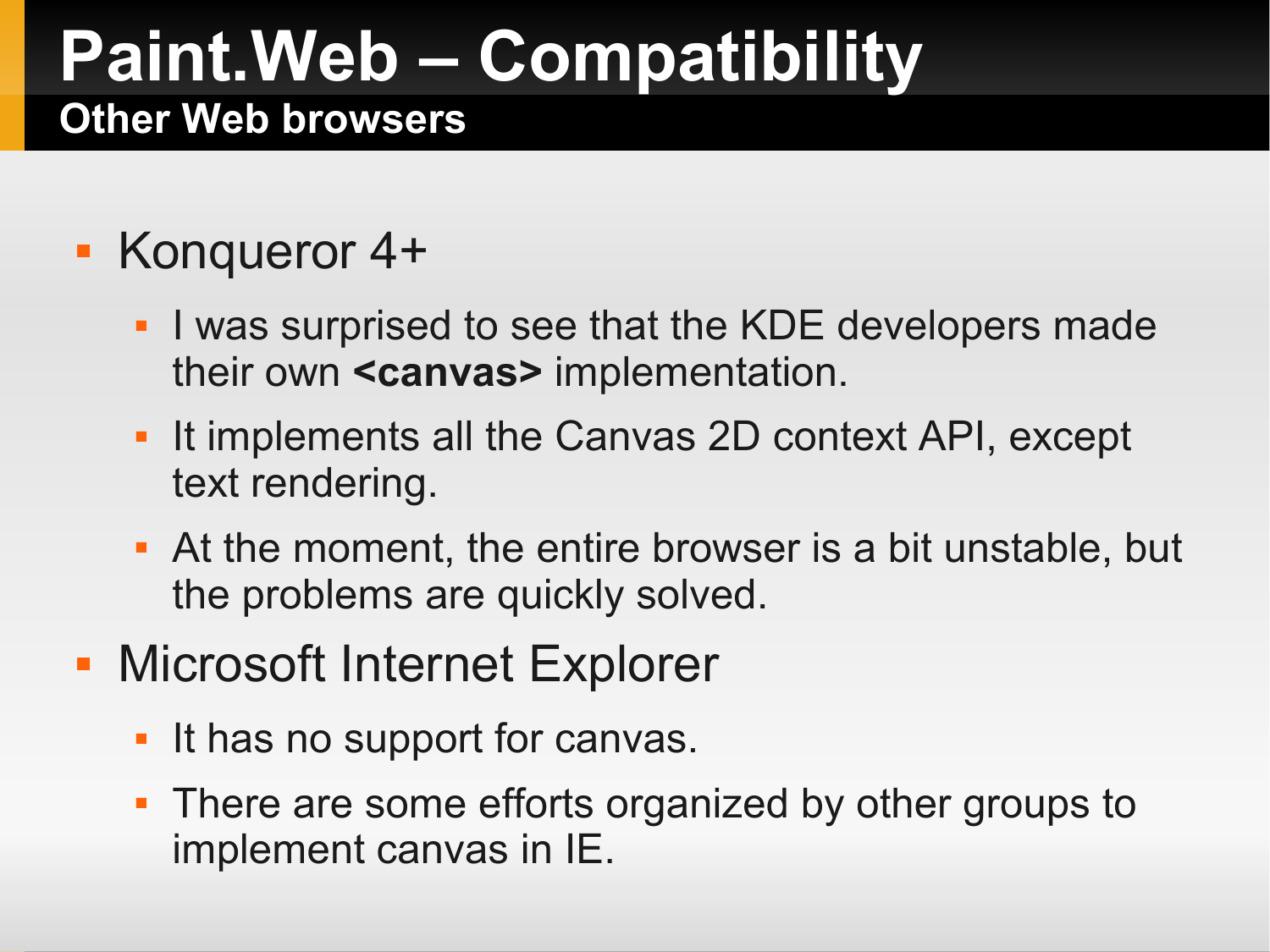# **Paint.Web – What can be better**

- **The current history (Undo/Redo) stores only** images for each step.
	- A hybrid history system would be more efficient.
- **The selection tool needs rethinking for "larger"** scale" use.
	- The purpose of the reimplementation would be to have selections of other shapes as well.
- **Performance optimizations are much needed.**
- A more dynamic interface: side panels and floating panels.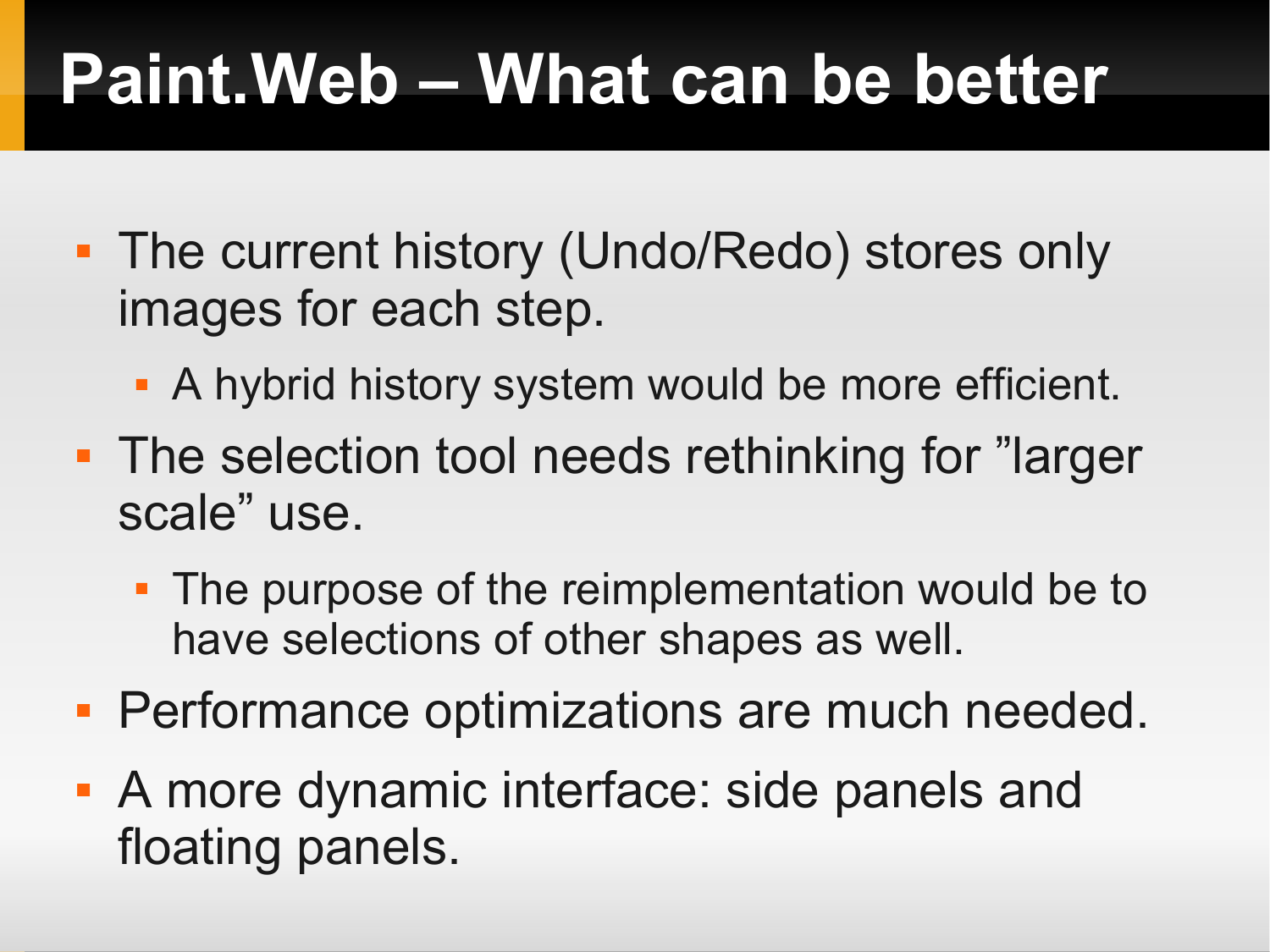#### **Paint.Web – Plans ... or some "ideas"**

- Add more important features:
	- Filters, layers, gradients, patterns, "smart objects", plugins, and even SVG.
- **Animated interface: CSS Animations or SVG.**
- п. Integration into much bigger Web applications.
- **More HTML 5:** 
	- **Offline Web Application**
	- Client-side storage and database storage
	- Drag and drop
	- Server-sent events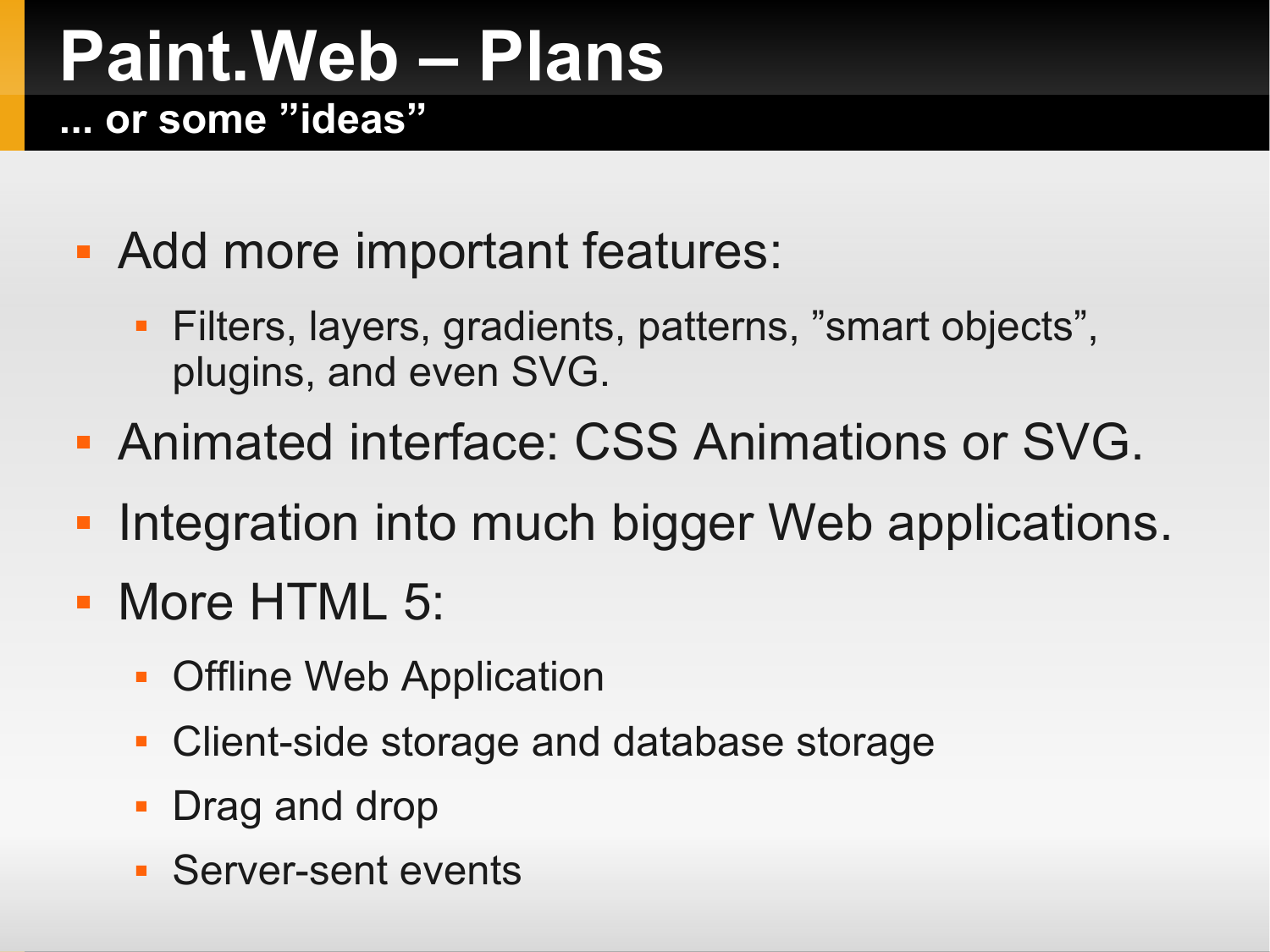# **Paint.Web – Canvas in the future**

- Canvas can have multiple contexts (not at the same time).
- **Besides the 2D context, main browsers are** implementing the 3D context as well.
- **Hardware acceleration with OpenGL/DirectX for** both contexts.
- **For the 2D context we will have more methods.** 
	- **For example, while working on Paint. Web some** browsers added support for rendering text and shadows.